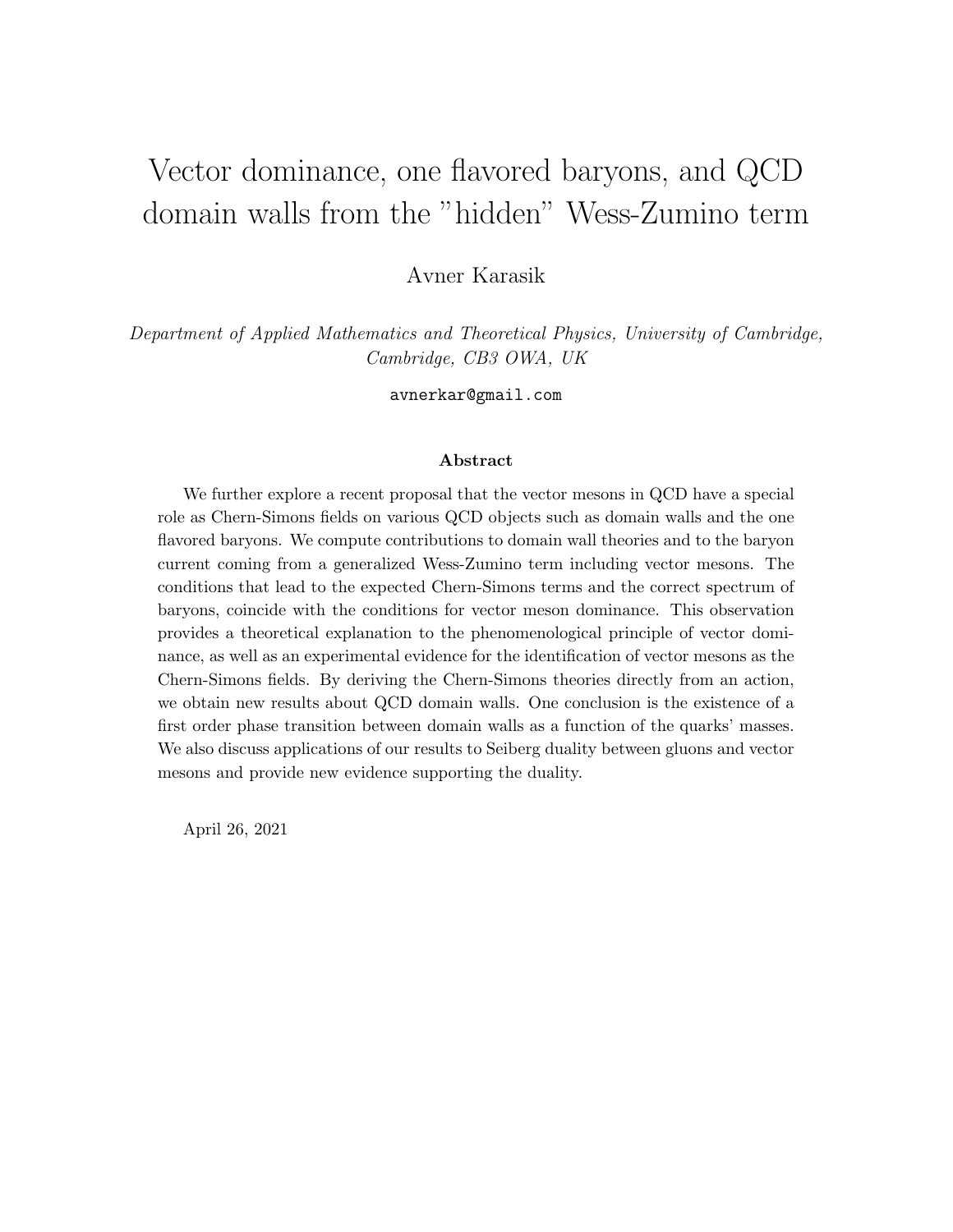## Contents

| 1 Introduction                                   | $\overline{2}$ |
|--------------------------------------------------|----------------|
| 2 Generalized WZ term from hidden local symmetry | 6              |
| 3 Intrinsic parity and vector dominance          | 8              |
| 4 Derivation of the baryon current               | $9\phantom{.}$ |
| 5 Domain walls                                   | 12<br>14       |
| 6 The cusp potential and a gluons-mesons duality | 18             |
| 7 Summary of $c_i$ conditions and finite N       | 21             |
| A Some computations                              | 22             |
| B Comparison with "vector mesons on the wall"    | 24             |

## <span id="page-1-0"></span>1 Introduction

QCD is a theory that we understand very well at the two edges of the RG flow. At very high energies it is described as a weakly interacting  $SU(N)$  gauge theory coupled to  $N_f$  fundamental fermions. By assuming confinement and chiral symmetry breaking, the low energy theory is described as an  $SU(N_f)$  non-linear sigma model with a level N Wess-Zumino (WZ) term [\[1,](#page-24-0) [2\]](#page-24-1). The WZ term is fixed uniquely by anomaly matching conditions. This model and in particular the WZ term are extremely successful in combining deep theoretical ideas with concrete measurements. Once we leave the deep infrared (IR) limit and increase the energy, we lose theoretical control over the physics. In addition to higher derivatives terms, a zoo of mesons come back to life, which results in many possible interactions. Ideally, we would like to find theoretical arguments that reveal a hidden order in the theory and restrict the space of couplings. In particular, we will be interested here in the effective theory containing in addition to pions, also the  $\eta'$  field and the  $U(N_f)$  vector mesons known as  $\rho$  and  $\omega$  which we will denote collectively by V. The most controlled way to add the  $\eta'$  to the chiral Lagrangian is by taking the large N limit. When N is large, the axial symmetry  $U(1)_A$  becomes a good symmetry of the theory. The spontaneous breaking of  $U(1)_A$  leads to an extra Nambu-Goldstone (NG) boson which is the  $\eta'$  meson. Indeed, the mass of the  $\eta'$  field is suppressed in the large N limit,  $m_{\eta'}^2 \sim \frac{1}{N}$  $\frac{1}{N}$  [\[3,](#page-24-2) [4\]](#page-24-3). For the vector mesons, there are two phenomenological principles that are commonly used when writing their effective theory. The first is the hidden local symmetry (HLS) principle [\[5,](#page-24-4) [6\]](#page-24-5) which will be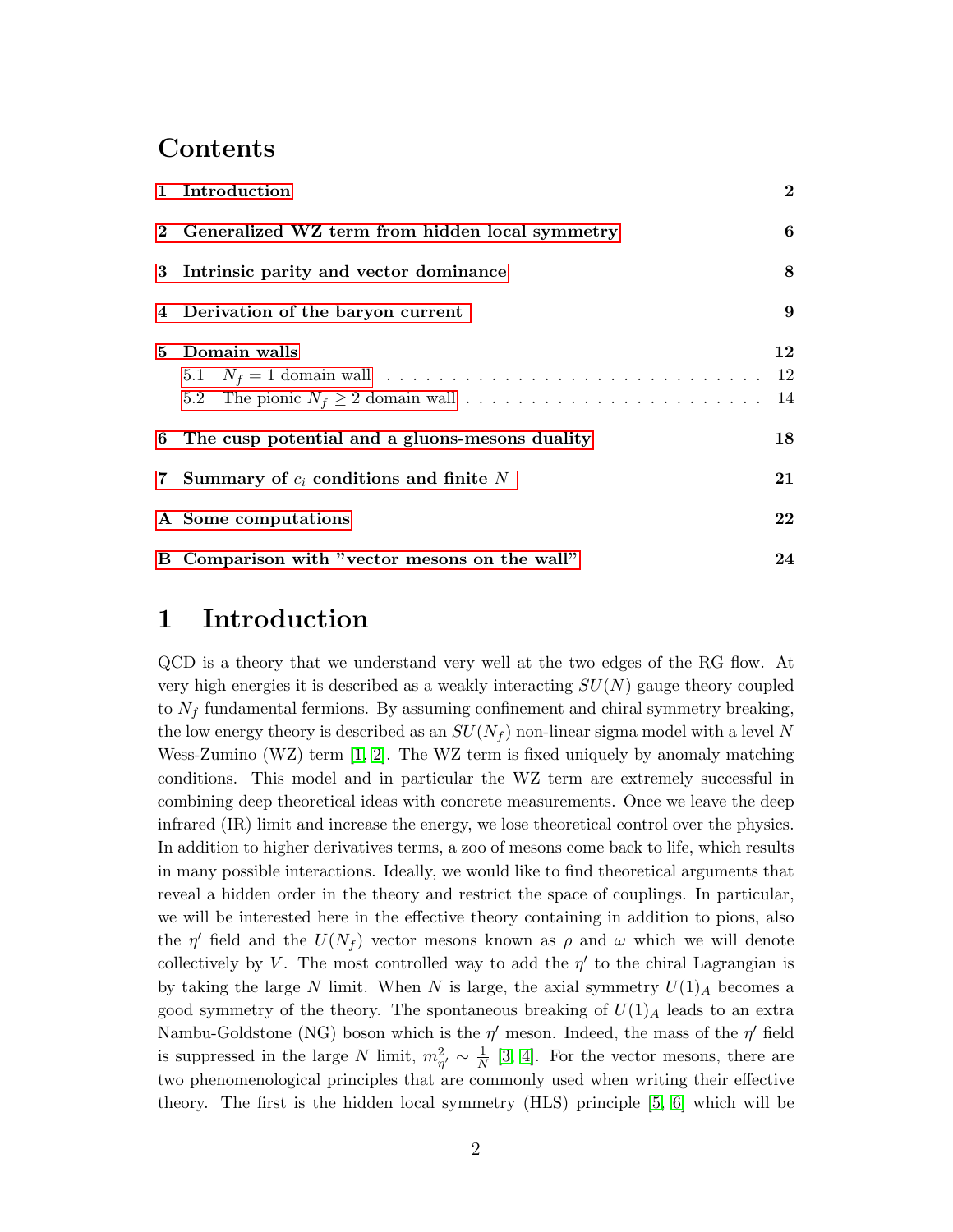reviewed in section [2,](#page-5-0) and the second is Vector Dominance (VD) [\[7,](#page-24-6) [8\]](#page-24-7) which will be reviewed in section [3.](#page-7-0) These two principles restrict the space of couplings and increase the predictive power of the theory. Yet, a good theoretical explanation for why these principles are correct is absent. Recently [\[9,](#page-24-8) [10\]](#page-24-9), it has been conjectured that the vector mesons have a special role as the Chern-Simons (CS) vector fields on various QCD objects, such as domain walls (DWs), interfaces, and  $N_f = 1$  baryons. In this work we show that the identification of the vector mesons as the CS fields is intimately related to HLS and VD, at least in the large N limit. This story can be told in two ways,

- 1. Phenomenology $\rightarrow$ Theory: The effective theory for vector mesons can be written using the assumptions of HLS and VD. The emergent theory on domain walls can be derived classically from this effective Lagrangian. The emergent theory contains a CS term with vector mesons as the vector fields. In addition, corrections to the baryon current can be computed. The full baryon current reproduces the correct baryonic spectrum in the sense that both skyrmions and the  $N_f = 1$ baryon introduced in [\[11\]](#page-24-10) have charge 1 under it. When telling the story in this direction, we can say that the experimental results prove the conjecture that the vector mesons are indeed the CS fields.
- 2. Theory→Phenomenology: Assuming that the vector mesons are the CS fields, we can demand that the low energy effective theory will reproduce the correct domain wall theories and baryonic spectrum, as expected from theory. Then VD is automatically satisfied. When telling the story in this direction, we can say that our demand provides a theoretical explanation to the 50 year old idea of VD.

The main actor in this story is the "hidden" part of the WZ action, we will denote by the hWZ action. The hWZ action contains all the additional terms that are odd under the intrinsic parity  $U \to U^{\dagger}$ , when vector mesons are included. Here  $U \in U(N_f)$  is the matrix of pions+the  $\eta'$  meson. Unlike the regular WZ term which is uniquely fixed by topology and anomalies, there is a family of consistent hWZ actions, parametrized by three real numbers.<sup>[1](#page-2-0)</sup> When coupling the theory to (background or dynamical) gauge field for some global  $U(1)$  symmetry, there is an extra improvement term such that the hWZ action is then parametrized by four real parameters. The hWZ action has been studied a lot mainly from the phenomenological point of view. See for example [\[12\]](#page-24-11) for a comprehensive review. The focus in the existing literature is on the application of the hWZ action to processes odd under the intrinsic parity  $U \to U^{\dagger}$ . The full WZ action is the only part of the action violating the intrinsic parity, and as such, it is solely responsible for all odd processes such as  $\omega \to \pi \pi \pi$ ,  $\pi_0 \to \gamma \gamma$  where  $\gamma$  is the photon field, and more. VD in this context is the observation that certain processes are dominated by an exchange of an internal vector meson. This will happen if the direct

<span id="page-2-0"></span><sup>&</sup>lt;sup>1</sup>This is true in the large N limit. At finite N one can write also multi-trace operators and the freedom is larger. We will comment about it in section [7.](#page-20-0)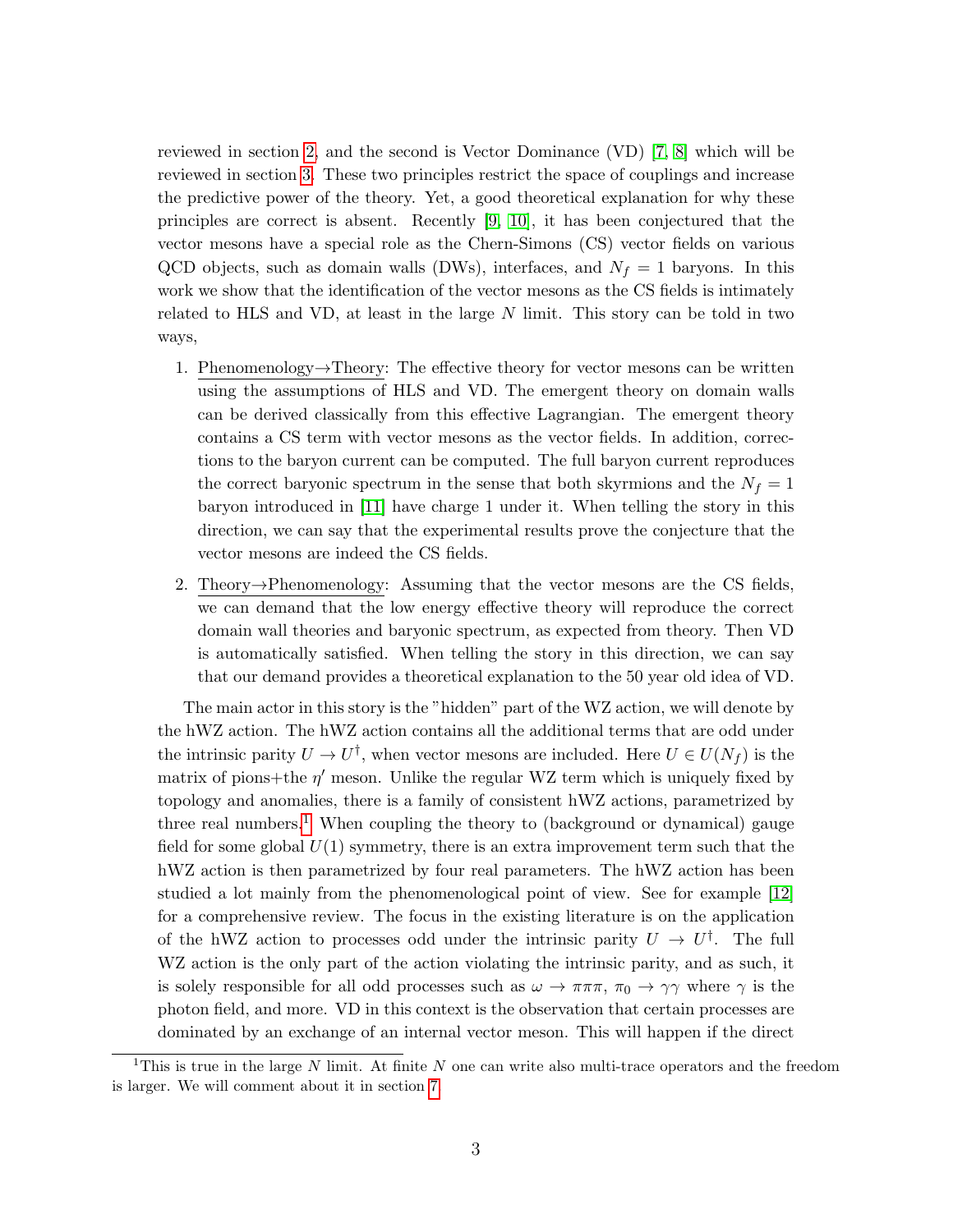vertices don't appear explicitly in the Lagrangian. In particular, we will be interested in a specific type of VD where the following three vertices are absent:  $\gamma \gamma \pi$ ,  $\gamma V \pi$ , and  $V\pi\pi\pi$ . This means for example that the decay  $\pi_0 \to \gamma\gamma$  is mediated by vector mesons  $\pi_0 \to VV \to \gamma\gamma$ . On the same way,  $\omega \to \pi\pi\pi$  is mediated by  $\omega \to \rho\pi \to \pi\pi\pi$ . The elimination of these three vertices gives three conditions, which leave one free parameter in the hWZ action+photon consistent with this type of VD.

In this work, we study additional applications of the hWZ action such as its contribution to the 3d effective theory on domain walls, and to the baryon current.

Baryon current: At low energies, the baryon current can be extracted from the WZ term [\[2\]](#page-24-1). The hWZ term gives corrections to the skyrmion current that involve the vector mesons. The correction is a total derivative and doesn't contribute to the baryon charge of any smooth configuration. The importance of these corrections comes when studying singular charged configurations such as the  $N_f = 1$  baryons [\[10,](#page-24-9) [11\]](#page-24-10). The idea to derive the baryon current for  $N_f = 1$  baryons from the hWZ action was also mentioned in [\[13,](#page-25-0) [14\]](#page-25-1). Very briefly, these baryons are made out of a finite  $\eta' = \pi$  disc with a  $U(1)_N$  CS theory living on the disc. On the ring that bounds the disc,  $\eta'$  is not well defined which makes the configuration singular. As in the quantum Hall effect, the CS field gives rise to a chiral edge mode on the ring. The charge of the baryon comes from two orthogonal windings-  $\eta'$  around the ring, and the edge mode along the ring. For the baryon current derived from the full WZ term to reproduce the correct baryonic spectrum, the CS fields should be identified with the  $\omega$  vector meson, and one condition on the parameters of the hWZ action must be imposed. Surprisingly, this condition is satisfied if one assumes VD.

 $\eta'$  Domain walls: The vacuum of massive QCD at  $\theta = \pi$  breaks time reversal symmetry, which implies the existence of DWs connecting the two vacua [\[15\]](#page-25-2). Given the effective theory of pions and vector mesons, the emergent theory on the DW can be extracted classically. First, we can make connection with the  $N_f = 1$  baryons, by requiring that on the  $\eta' = \pi$  DW, indeed there will be an emergent  $U(1)_N$  CS theory. This demand gives another condition on the hWZ parameters. This condition is also satisfied if one assumes VD. The two other parameters can be fixed by demanding that the emergent theory on the  $\eta' = \pi$  wall will have the form of a CS action also for  $N_f \geq 2$ . This gives two extra conditions. All together we have four conditions based on theoretical arguments that fix the hWZ action+ external  $U(1)$  gauge field completely.<sup>[2](#page-3-0)</sup> The three conditions for VD are contained inside these four conditions.

In addition to establishing the relation between VD, DW, and Baryons, the identification of vector mesons as the CS fields on DWs has several interesting consequences:

Phase transitions of DWs: It is an open question whether the Yang-Mills (YM) DW is connected continuously to the  $m \ll \Lambda$  DW in QCD or not. If the answer is positive, one could expect to be able to find a 3d theory describing the DW for any value of the

<span id="page-3-0"></span><sup>&</sup>lt;sup>2</sup>Notice that the external  $U(1)$  gauge field was the photon when discussing VD, and a background field for  $U(1)_B$  when deriving the baryon current.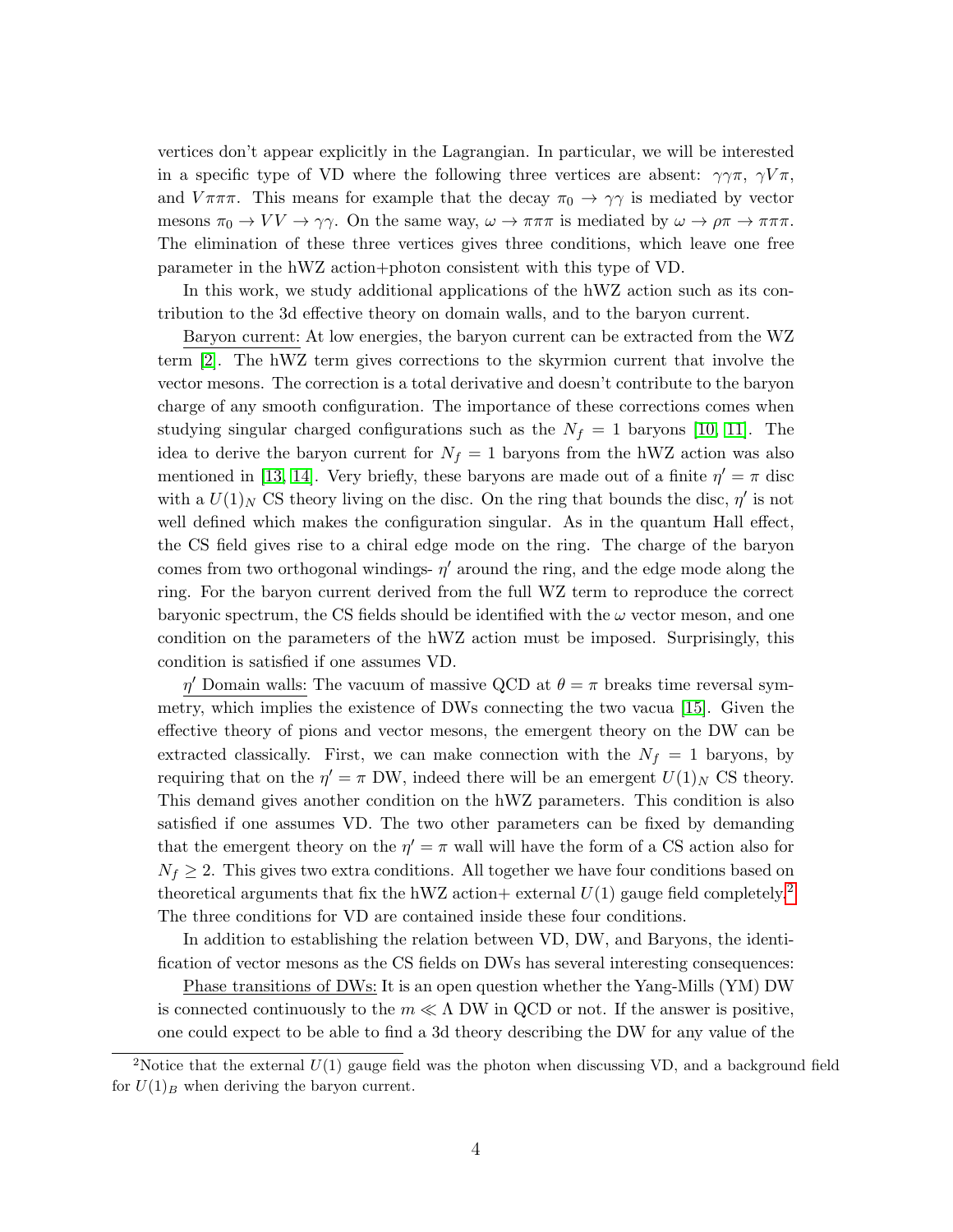quarks' masses  $[15]$ <sup>[3](#page-4-0)</sup>. The other option is that there is a first order phase transition between DWs such that the YM DW is connected continuously to some metastable DW when  $m \ll \Lambda$ . We will argue that this is indeed the case and the YM DW is connected continuously to the  $\eta' = \pi$  DW which is metastable when  $m \ll \Lambda$ . This can be done by studying the contribution to DW theories coming from the hWZ action. The result contradicts the proposal of [\[15\]](#page-25-2) which is based on the assumption of no phase transition. We will also provide additional arguments supporting the phase transition scenario and give a new proposal for the DW theory.

Mesons-Gluons Duality: Another application is related to a conjectured Seiberg-like duality between gluons and vector mesons [\[9,](#page-24-8) [10,](#page-24-9) [17–](#page-25-3)[19\]](#page-25-4). Very roughly, the idea is as follows. You start at high energies from an  $SU(N)$  gauge theory of gluons coupled to  $N_f$ quarks. As the energy is lowered, the theory becomes strongly coupled until at some point a dual description of the theory appears. The dual description contains  $U(N_f)$ gauge theory coupled to some matter. The  $U(N_f)$  gauge fields become massive via the Higgs mechanism and are identified with the vector mesons. The question is to what extent this duality is correct. The fact that the two theories flow to the same chiral Lagrangian in the deep IR is known. Assuming the hidden local symmetry principle is correct, the two theories give rise to the same physics also above the deep IR when the vector mesons are treated as dynamical. Can we push this duality even higher along the RG flow? is there a point (presumably related to the chiral restoration point) where the Higgs vev goes to zero, and the vector mesons become true massless gauge fields? It is very tempting to relate this duality to CS dualities on the DWs. Dualities of the form

$$
U(N_f)_N \simeq SU(N)_{-N_f} \t\t(1.1)
$$

can be used to map the  $U(N_f)$  vector mesons to the  $SU(N)$  gluons on the domain wall.

The outline of the paper is as follows. In section [2](#page-5-0) we will review the idea of HLS and introduce the hWZ action. In section [3](#page-7-0) we will review the conditions on the hWZ parameters for the type of VD we impose. This computation already appeared in [\[12\]](#page-24-11). In section [4](#page-8-0) we compute corrections to the skyrmion current coming from the hWZ action. We will find the condition that reproduces the correct baryonic spectrum and show that it agrees with VD. In section [5](#page-11-0) we study domain walls. We start from DWs in  $N_f = 1$  QCD in [5.1,](#page-11-1) then move on to  $N_f \geq 2$  QCD in [5.2.](#page-13-0) In section [6](#page-17-0) we review the mechanism for generating the cusp potential of  $\eta'$  [\[20\]](#page-25-5) and discuss the conjecture for the dual description using vector mesons. We finish with a summary of the conditions on the hWZ parameters and some comments about finite  $N$  in section [7.](#page-20-0) Some technical computations appear in the appendix [A.](#page-21-0)

<span id="page-4-0"></span> $3$ There is also the possibility that the 3d theory on the DW is not well defined everywhere. This can happen if the bulk excitations are comparable or lighter than the DW excitations, and the interactions between them are not suppressed in any sense. See [\[16\]](#page-25-6) for a general discussion on this point. We ignore this issue throughout the paper.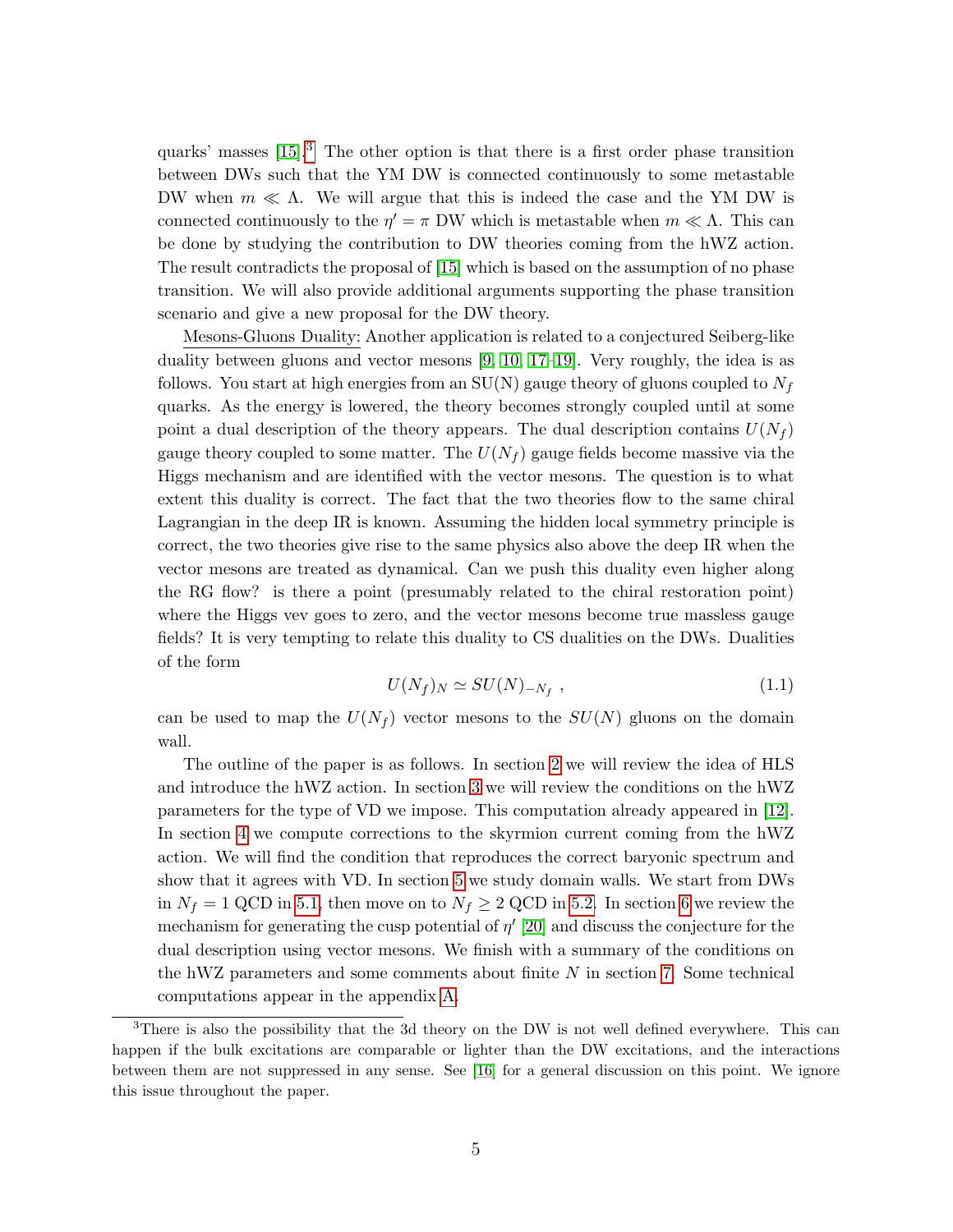After the first version of this paper appeared, there appeared a preprint [\[29\]](#page-26-0) in which the authors claim they disagree with the proposal made in this work. We comment about the differences and similarities between the two proposals in appendix [B.](#page-23-0)

## <span id="page-5-0"></span>2 Generalized WZ term from hidden local symmetry

We will begin this section by presenting the hWZ action. Recall that the WZ term can be written as [\[2\]](#page-24-1)

<span id="page-5-1"></span>
$$
S_{WZ,U} = -\frac{iN}{240\pi^2} \int_{\mathcal{B}_5} \Gamma_{U} , \qquad (2.1)
$$

with

$$
\Gamma_U = dU U^{\dagger} dU U^{\dagger} dU U^{\dagger} dU U^{\dagger} dU U^{\dagger} , \qquad (2.2)
$$

where  $U \in SU(N_f)$  is the matrix of pions. Here and later, there is an implicit trace in flavor space, and all the forms are assumed to be contracted with the ∧ product. The integration is over a 5 dimensional manifold  $B_5$  whose boundary is the 4 dimensional world  $\mathcal{M}_4 = \partial \mathcal{B}_5$ . Miraculously, the theory doesn't depend on the fifth dimension for every  $N \in \mathbb{Z}$  in [\(2.1\)](#page-5-1), thanks to

$$
-\frac{in}{240\pi^2} \int_{\mathcal{M}_5} \Gamma_U = 2\pi \mathbb{Z} \,\forall \, n \in \mathbb{Z} \,, \tag{2.3}
$$

for every closed manifold  $\mathcal{M}_5$ . The integer is fixed to be the number of colors N by anomaly matching conditions. While [\(2.1\)](#page-5-1) is uniquely fixed at low energies, we want to study a more fundamental theory and include in addition to pions, also the vector mesons. Any consistent action that reduces to [\(2.1\)](#page-5-1) when integrating out the vector mesons, is a possible "orange" completion (as opposed to uv completion here we are just a little bit above the infrared). We will introduce the vector mesons into the chiral Lagrangian using the idea of hidden local symmetry and classify the space of allowed completions for the WZ term. In the next sections, we will use various theoretical arguments to fix the WZ term completely.

In the hidden local symmetry principle, we write  $U$  as a product of two unitary matrices

$$
U = \xi_L^{\dagger} \xi_R \tag{2.4}
$$

where the redundant transformations  $\xi_{R,L} \to h \xi_{R,L}$  with  $h \in SU(N_f)$  are coupled to dynamical gauge fields V which transform as  $V \to hV h^{\dagger} + i h d h^{\dagger}$ . In addition, the global  $SU(N_f)_L \times SU(N_f)_R$  symmetries act as

<span id="page-5-2"></span>
$$
\xi_R \to \xi_R g_R^{\dagger} , \ \xi_L \to \xi_L g_L^{\dagger} . \tag{2.5}
$$

We also introduce the covariant derivative and the field strength

$$
D\xi_I \xi_I^{\dagger} = d\xi_I \xi_I^{\dagger} - iV \ , \ F = dV - iV^2 \ . \tag{2.6}
$$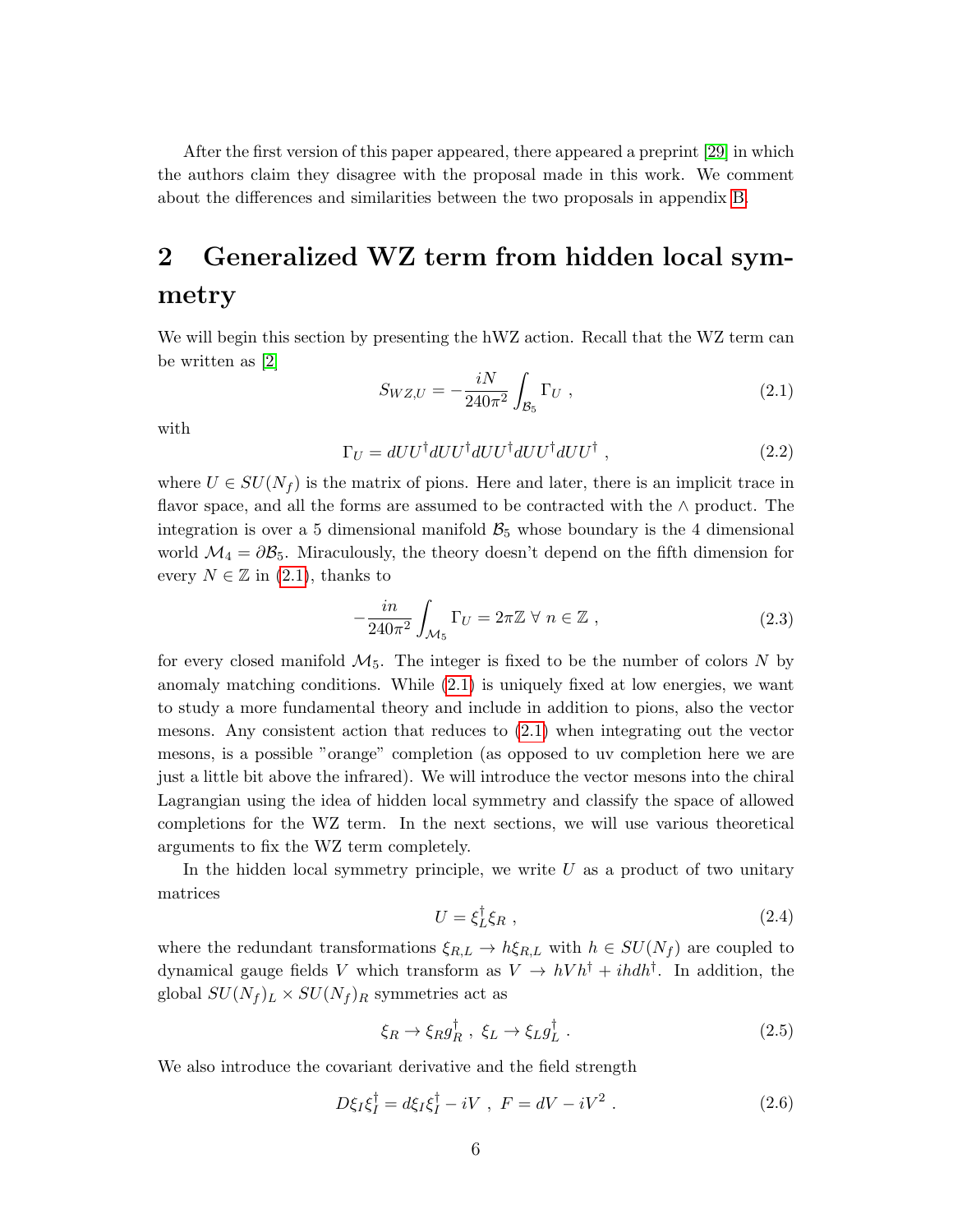A convenient shorthand notation we will use throughout the paper is

$$
R = d\xi_R \xi_R^{\dagger}, \ L = d\xi_L \xi_L^{\dagger}, \ R_D = D\xi_R \xi_R^{\dagger}, \ L_D = D\xi_L \xi_L^{\dagger}.
$$
 (2.7)

The most general two derivatives Lagrangian consistent with the above symmetries is

$$
\mathcal{L} = \frac{F_{\pi}^2}{4} \text{tr} \left( \partial_{\mu} (\xi_R^{\dagger} \xi_L) \partial^{\mu} (\xi_L^{\dagger} \xi_R) \right) - \frac{a F_{\pi}^2}{4} \text{tr} \left[ D_{\mu} \xi_L \xi_L^{\dagger} + D_{\mu} \xi_R \xi_R^{\dagger} \right]^2 - \frac{1}{4g^2} F_{\mu\nu}^2 \;, \tag{2.8}
$$

where  $\alpha$  is some dimensionless free parameter and  $\alpha$  is the coupling constant.

In the unitary gauge  $\xi_R = \xi_L^{\dagger} = \xi$ ,  $U = \xi^2$ , this is written as

<span id="page-6-2"></span>
$$
\mathcal{L} = \frac{F_{\pi}^2}{4} \text{tr} \left( \partial_{\mu} U^{\dagger} \partial^{\mu} U \right) - \frac{a F_{\pi}^2}{4} \text{tr} \left[ \partial_{\mu} \xi \xi^{\dagger} + \partial_{\mu} \xi^{\dagger} \xi - 2i V_{\mu} \right]^2 - \frac{1}{4g^2} F_{\mu\nu}^2 \,. \tag{2.9}
$$

In addition to the usual kinetic terms for the pions and the vector fields, the Lagrangian contains a mass term for the vector fields with  $m_V^2 \sim a g^2 F_\pi^2$ , and interactions between the vectors and the pions. Now we will present the most general hWZ action in the theory. By hWZ action we mean all the terms whose Lorentz indices are contracted using the  $\epsilon$  tensor, similar to [\(2.1\)](#page-5-1). In addition, we demand that the action is gauge invariant under the hidden gauge transformations, consistent with the global symmetries [\(2.5\)](#page-5-2) and with time reversal symmetry that acts on the fields as

$$
U \leftrightarrow U^{\dagger} , \xi_L \leftrightarrow \xi_R , V \to V . \tag{2.10}
$$

We will also simplify the action by taking the large  $N$  limit in which only single trace (in flavor space) operators are considered. The most general hWZ Lagrangian that can be added to  $(2.1)$  is  $[12]$ 

<span id="page-6-0"></span>
$$
\mathcal{L}_{hWZ} = \frac{N}{16\pi^2} \sum_{i=1}^{3} c_i \mathcal{L}_i ,
$$
\n
$$
\mathcal{L}_1 = i(L_D R_D^3 - R_D L_D^3) , \ \mathcal{L}_2 = iL_D R_D L_D R_D , \ \mathcal{L}_3 = F(R_D L_D - L_D R_D) ,
$$
\n(2.11)

with  $c_i \in \mathbb{R}$ . It is straight forward to verify that in the deep IR, upon integrating out the vector mesons by replacing  $V \to \frac{1}{2i}(R+L)$ ,  $\mathcal{L}_{hWZ} \to 0$  and we are left only with  $(2.1)$  as expected. Explicitly, we can write  $(2.11)$  as

<span id="page-6-1"></span>
$$
\mathcal{L}_1 = iLR^3 - iRL^3 + V(R^3 - L^3 + L^2R - R^2L - LRL + RL^2 + RLR - LR^2) \n- 2iV^2(LR - RL) - iVRVR + iVLVL - 2V^3(R - L) , \n\mathcal{L}_2 = iLRLR + 2V(RLR - LRL) - 2iV^2(LR - RL) - iVRVR + iVLVL - 2V^3(R - L) , \n\mathcal{L}_3 = (dV - iV^2)(RL - LR) + i(dVV + VdV)(R - L) + 2V^3(R - L) .
$$
\n(2.12)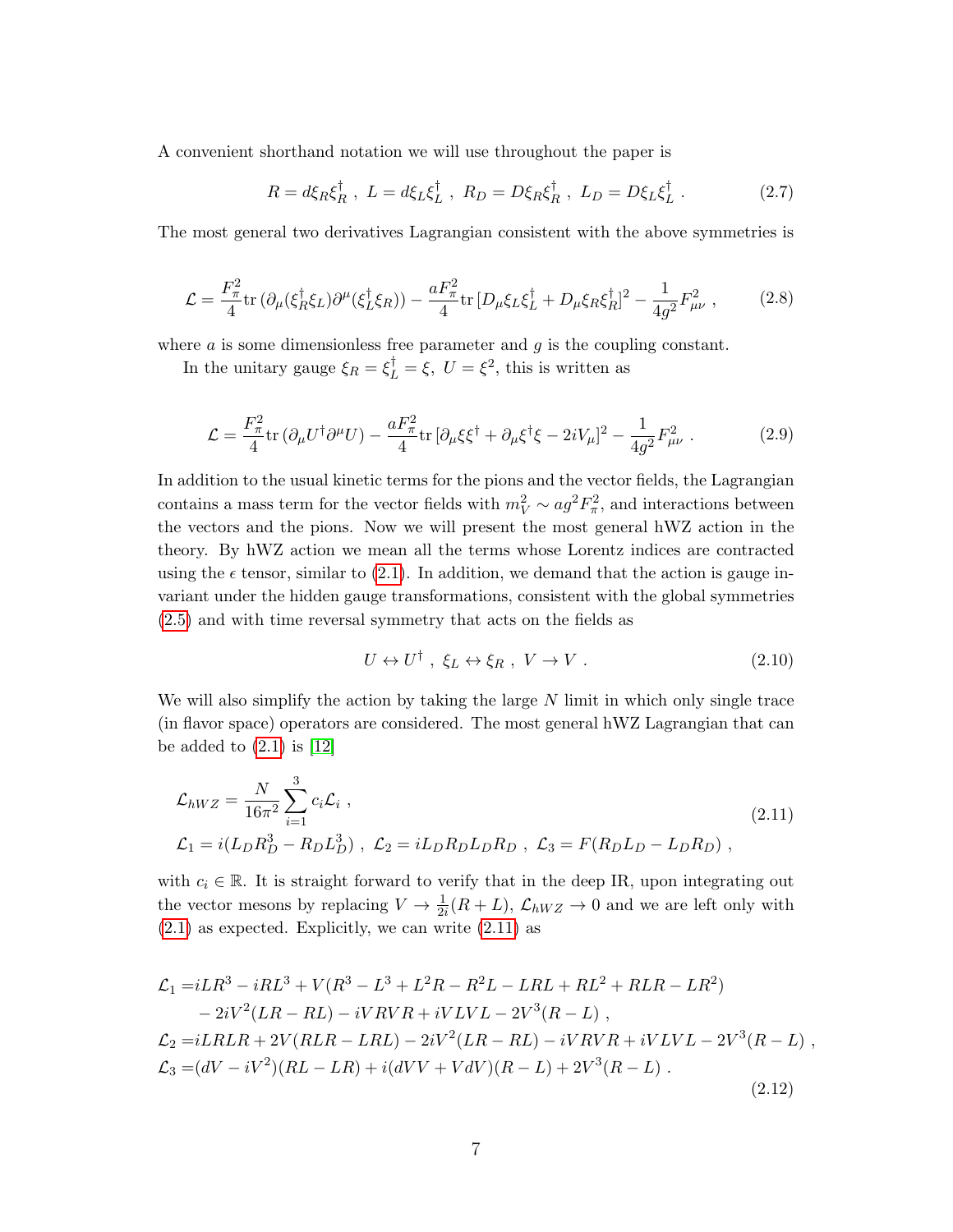In this prescription, there is a family of consistent hWZ actions parameterized by three real numbers  $\{c_i\}$ . In addition, we can couple the theory to a  $U(1)$  (dynamical or background) gauge field for some global  $U(1)$ ,

$$
\xi_{R,L} \to \xi_{R,L} e^{-iQ\alpha} , \quad A \to A - d\alpha , \tag{2.13}
$$

Here  $Q$  is the diagonal matrix of charges, and  $A$  is the gauge field. Two important cases we will discuss are when A is the photon (see section [3\)](#page-7-0), and when A is a background  $U(1)_B$  field (see section [4\)](#page-8-0). When A is included, we need to redefine the covariant derivative accordingly,

$$
R_A = R_D - iA\xi_R Q \xi_R^{\dagger} , \ L_A = L_D - iA\xi_L Q \xi_L^{\dagger} . \tag{2.14}
$$

The WZ action is modified due to this gauging in several ways. First, all the covariant derivatives in [\(2.11\)](#page-6-0) should be replaced with  $R_D, L_D \rightarrow R_A, L_A$ . Second, there are two (not gauge invariant) four dimensional terms that should be added to [\(2.1\)](#page-5-1) in order to maintain gauge invariance as was shown in  $[2]$ . Notice that the derivatives in  $(2.1)$  are not replaced by covariant derivatives in this formalism. Third, there is a freedom to add to the hWZ action, the gauge invariant 4d term

<span id="page-7-2"></span>
$$
-\frac{Nc_4}{32\pi^2}dAQ[\xi_R^{\dagger}(R_A L_A - L_A R_A)\xi_R + \xi_L^{\dagger}(R_A L_A - L_A R_A)\xi_L],\tag{2.15}
$$

with  $c_4 \in \mathbb{R}$ .

Understanding which completion is the correct one is important both from the theoretical and phenomenological point of view. Our proposal for the hWZ action is

<span id="page-7-1"></span>
$$
c_1 = \frac{2}{3}
$$
,  $c_2 = -\frac{1}{3}$ ,  $c_3 = 1$ ,  $c_4 = 1$ . (2.16)

In the next sections we will discuss some of the applications of the hWZ action and motivate the choice of [\(2.16\)](#page-7-1).

### <span id="page-7-0"></span>3 Intrinsic parity and vector dominance

One of the most important features of the WZ term is that this is the only term that breaks the intrinsic parity  $U \to U^{\dagger}$ . As a result, various odd processes in QCD are fixed by the WZ term. The most famous are the scattering of two kaons to three pions  $K^+K^-\to \pi^+\pi^-\pi^0$ , the decay of  $\pi^0$  to two photons  $\pi^0\to\gamma\gamma$ , and the 4-vertex involving  $\gamma \pi^+ \pi^- \pi^0$ . These three don't involve vector mesons as one of the external particles, and the leading contribution indeed comes from  $\Gamma_U$  coupled to the photon.[\[2\]](#page-24-1) Other processes that contain vector mesons are for example  $\omega \to \pi^+ \pi^- \pi^0$  and  $\omega \to \gamma \pi^0$ .

Vector dominance (VD) [\[7\]](#page-24-6) is a related phenomenological principle that states that when vector mesons are included, some vertices don't appear explicitly in the Lagrangian and the contribution to them is dominated by an exchange of internal vector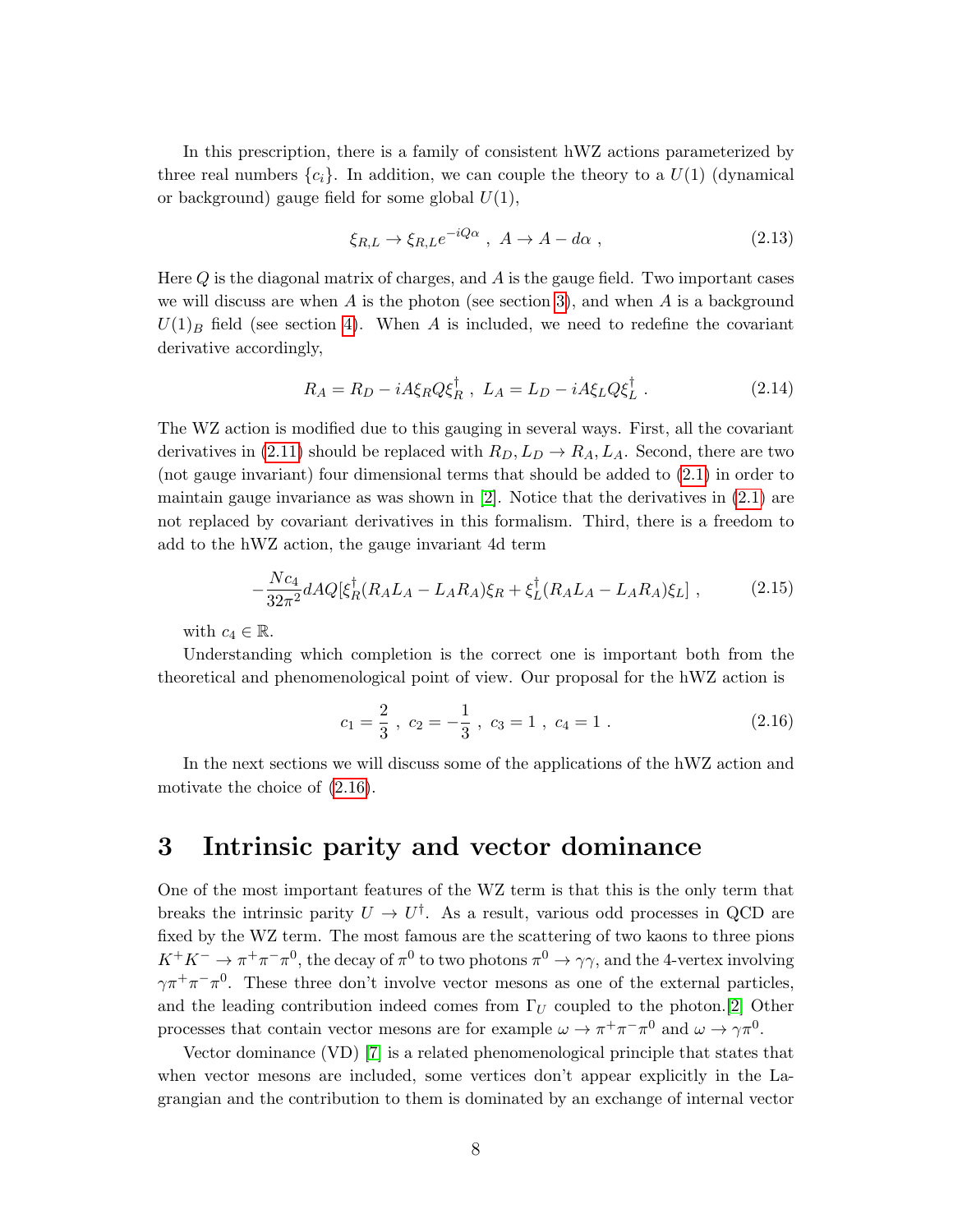meson. The study of VD from the hWZ action was considered a lot in the literature, see for example [\[8,](#page-24-7) [12\]](#page-24-11). In this section we will show that [\(2.16\)](#page-7-1) implies VD for the vertices  $V\pi\pi\pi$ ,  $AA\pi$  and  $AV\pi$ , where A in this section plays the role of the photon. We are interested in studying the effective vertices obtained from expanding U around the identity,

$$
U = 1 + \frac{2i\Pi}{F_{\pi}} + \dots, \ R = -L = \frac{i d\Pi}{F_{\pi}} + \dots \tag{3.1}
$$

As was shown in [\[2\]](#page-24-1), expanding the gauged version of [\(2.1\)](#page-5-1) results in

$$
\frac{2N}{15\pi^2 F_\pi^5} \Pi d\Pi d\Pi d\Pi d\Pi + \frac{iN}{3\pi^2 F_\pi^3} A Q d\Pi d\Pi d\Pi - \frac{N}{4\pi^2 F_\pi} A dA Q^2 d\Pi . \tag{3.2}
$$

Together with  $(2.11)$  and  $(2.15)$  we get

$$
\frac{N(8-15c_1+15c_2)}{60\pi^2F_{\pi}^5}\Pi(d\Pi)^4 + \frac{iN}{4\pi^2F_{\pi}^3}(c_2 - c_1 + c_3)V(d\Pi)^3 - \frac{iN}{4\pi^2F_{\pi}}(c_1 + c_2 - c_3)V^3d\Pi
$$
  
 
$$
- \frac{N}{8\pi^2F_{\pi}}c_3(dVV + VdV)d\Pi + \frac{iN(4-3c_1+3c_2-3c_4)}{12\pi^2F_{\pi}^3}AQ(d\Pi)^3 - \frac{N(1-c_4)}{4\pi^2F_{\pi}}AdAQ^2d\Pi
$$
  
 
$$
- \frac{iN(2c_1+2c_2-c_3)}{8\pi^2F_{\pi}}AQ(V^2d\Pi + d\Pi V^2) + \frac{iN(c_1+c_2)}{4\pi^2F_{\pi}}AQVd\Pi V - \frac{N(c_3-c_4)}{8\pi^2F_{\pi}}AQ(d\Pi dV + d\Pi dV) .
$$
  
(3.3)

The vertices AAΠ, AVΠ, VΠΠΠ vanish for  $c_4 = 1$ ,  $c_3 = c_4$ ,  $c_1 - c_2 = c_3$  respectively. The three conditions together fix three out of the four free parameters,

$$
c_1 - c_2 = c_3 = c_4 = 1. \t\t(3.4)
$$

Notice that [\(2.16\)](#page-7-1) is consistent with these three demands with the specific choice of  $c_1 = \frac{2}{3}$  $\frac{2}{3}$ ,  $c_2 = -\frac{1}{3}$  $\frac{1}{3}$ . This type of VD means for example that the  $\pi_0 \rightarrow \gamma \gamma$  decay is mediated by vector mesons:  $\pi_0 \to VV \to \gamma\gamma$ . Another example is  $\omega \to \pi\pi\pi$ . Since there is no direct vertex, the process is dominated by  $\omega \to \rho \pi \to \pi \pi \pi$ . This type of VD is consistent with the experimental results for  $\pi^0 \to \gamma\gamma$ ,  $\omega \to \pi_0\gamma$  and  $\omega \to \pi^+\pi^-\pi^0$ . See section (3.8) of [\[12\]](#page-24-11) for the detailed computation.

### <span id="page-8-0"></span>4 Derivation of the baryon current

Another application of the WZ action is the derivation of the skyrmion current as the low energy description of the baryon current. We are going to follow the same procedure and apply it on our hWZ action. The prescription of [\[2\]](#page-24-1) to derive the baryon current is as follows:

1. Compute the Noether current for a general vector-like  $U(1)$  symmetry that acts as

$$
U \to e^{iQ\alpha} U e^{-iQ\alpha} \tag{4.1}
$$

This can be done by coupling the symmetry to a gauge field A and reading the current from the term  $-A_{\mu}J^{\mu}$  in the Lagrangian.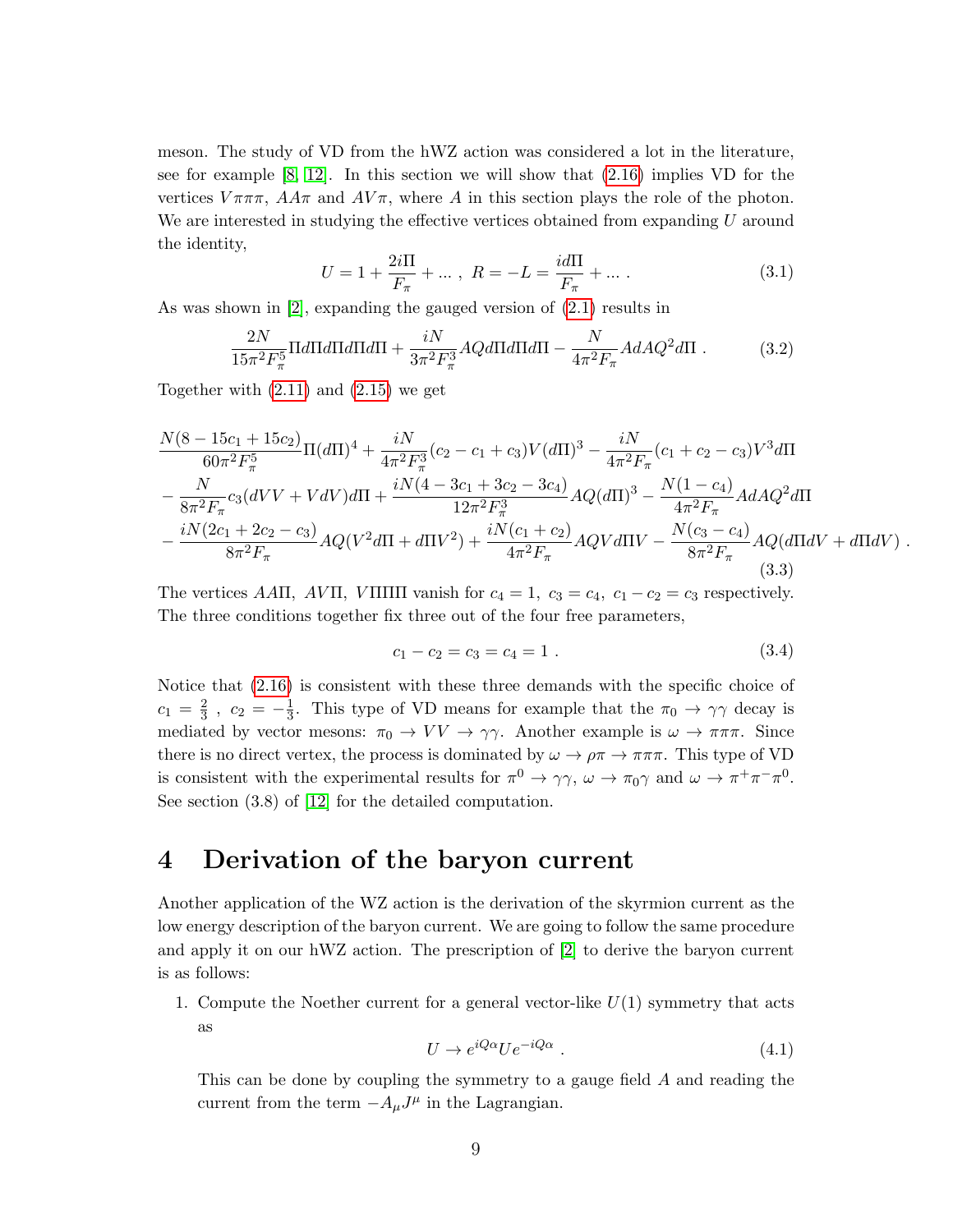- 2. After deriving  $J^{\mu}$ , plug in  $Q = \frac{1}{N}$  $\frac{1}{N}$ . U is invariant under this transformation  $U \to e^{i\alpha/N} U e^{-i\alpha/N} = U$ . Therefore, most of the contributions to  $J^{\mu}$  will vanish.
- 3. The only exception is the contribution coming from the 5d WZ term. This is due to some extra integration by parts when going from 5d to its 4d boundary which changes the relative sign between two terms.
- 4. As a result, the baryon current is given by the skyrmion current

<span id="page-9-0"></span>
$$
S^{\mu} = \frac{1}{24\pi^2} \epsilon^{\mu\nu\rho\sigma} tr(\partial_{\nu} U U^{\dagger} \partial_{\rho} U U^{\dagger} \partial_{\sigma} U U^{\dagger}) . \tag{4.2}
$$

One might be suspicious about the degree of rigorousness of this derivation, since  $U$ is not charged under  $U(1)_B$  and this "limit"  $Q \to \frac{1}{N}$  is ambiguous. However, at least in the large  $N$  limit we can justify this derivation. The reason is that in the large  $N$ limit,  $U \in U(N_f)$  and we can take  $tr(Q) \neq 0$ . In this case, we can really approach  $Q \to \frac{1}{N}$  continuously, and get the skyrmion current no matter how the limit is taken.

We can repeat this procedure for the hWZ action by computing the current associated with the transformation

$$
\xi_{R,L} \to \xi_{R,L} e^{-iQ\alpha} \Rightarrow U = \xi_L^{\dagger} \xi_R \to e^{iQ\alpha} U e^{-iQ\alpha} \;, \tag{4.3}
$$

and take  $Q = \frac{1}{N}$  $\frac{1}{N}$  in the end. At this point the covariant derivative of  $\xi_{R,L}$  is

$$
D_{\mu}\xi_{R,L} = \partial_{\mu}\xi_{R,L} - iV_{\mu}\xi_{R,L} - iA_{\mu}\xi_{R,L}Q. \qquad (4.4)
$$

We also accompany this transformation with the gauge transformation

$$
\xi_{R,L} \to e^{\frac{i}{N}\alpha} \xi_{R,L} \tag{4.5}
$$

such that  $\xi_{R,L}$  are themselves invariant under  $U(1)_B$ . This is done by modifying  $V \to V - \frac{1}{N}A$  such that the covariant derivative now becomes

$$
D_{\mu}\xi_{R,L} = \partial_{\mu}\xi_{R,L} - iV_{\mu}\xi_{R,L} + \frac{i}{N}A_{\mu}\xi_{R,L} - iA_{\mu}\xi_{R,L}Q \longrightarrow_{Q \to \frac{1}{N}} \partial_{\mu}\xi_{R,L} - iV_{\mu}\xi_{R,L}.
$$
\n(4.6)

Indeed, with this choice the  $U(1)_B$  gauge field doesn't appear in the covariant derivative of  $\xi_{R,L}$ . Now we can compute the baryon current. We already know that [\(2.1\)](#page-5-1) gives rise to the skyrmion current  $(4.2)$ . We will compute the contribution from the hWZ action [\(2.11\)](#page-6-0) including the improvement term [\(2.15\)](#page-7-2). The terms proportional to  $c_1$ and  $c_2$  in [\(2.11\)](#page-6-0) don't contribute to the baryon current because A doesn't appear in the covariant derivatives  $R_D$ ,  $L_D$  as explained above. We do get contributions from  $\mathcal{L}_3$  due to the shift  $V \to V - \frac{1}{N}A$ . In addition, the improvement term contains A explicitly. Together, we have

$$
-\frac{c_3 + c_4}{16\pi^2} Ad(R_D L_D - L_D R_D)
$$
  
=  $-\frac{c_3 + c_4}{8\pi^2} A(R^2 L - RL^2 + idV(R - L) - iV(R^2 - L^2))$ , (4.7)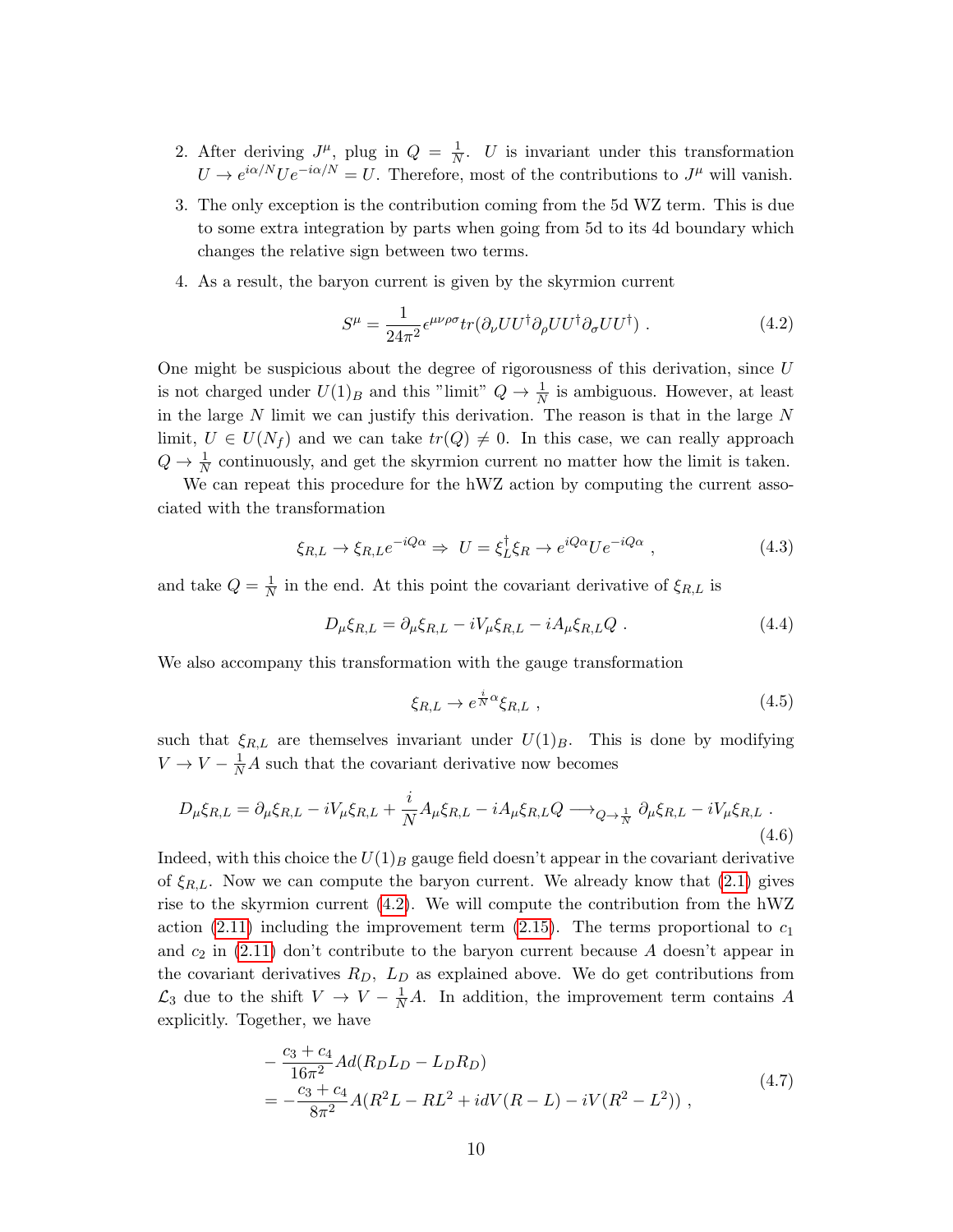such that the current is

$$
B = \frac{1}{24\pi^2} (dU U^{\dagger})^3 + \frac{c_3 + c_4}{8\pi^2} (R^2 L - RL^2 + idV(R - L) - iV(R^2 - L^2)) \ . \tag{4.8}
$$

Using  $(dUU^{\dagger})^3 = (R - L)^3$  we can write,

$$
B = S + (c_3 + c_4)(H - S) , \t\t(4.9)
$$

where

$$
H = \frac{1}{24\pi^2} \left[ R_D^3 - L_D^3 + 3iF(R_D - L_D) \right] , \qquad (4.10)
$$

is the hidden baryon current defined in [\[10\]](#page-24-9).

In the  $m_V \to \infty$  limit, we can integrate out the vector mesons and get

$$
H \to \frac{1}{24\pi^2} (R - L)^3 = S \implies B \to S , \qquad (4.11)
$$

as expected. In addition, it has been shown in [\[10\]](#page-24-9) that  $H$  and  $S$  differ only by a total derivative term and therefore give rise to the same charge for any smooth configuration. Except for the definition of the current density, the physical difference between S and B comes when computing the baryon charge of singular configurations, such as the  $N_f = 1$  baryons [\[10,](#page-24-9) [11\]](#page-24-10). In particular, for  $N_f = 1$ , the baryon current B can be written as

<span id="page-10-1"></span>
$$
B^{(N_f=1)} = -\frac{c_3 + c_4}{8\pi^2} d\omega d\eta' , \qquad (4.12)
$$

where  $\omega = tr(V)$ ,  $e^{i\eta'} = det(U)$  are the fields that survive when we take  $N_f = 1$ . In section [3,](#page-7-0) VD led us to choose  $c_3 = c_4 = 1$ . With this choice,  $B = 2H - S$  and at  $N_f = 1$  it simplifies to

<span id="page-10-0"></span>
$$
B^{(N_f=1)} = -\frac{1}{4\pi^2} d\omega d\eta' \ . \tag{4.13}
$$

An example of a charged configuration is the  $N_f = 1$  baryon introduced in [\[11\]](#page-24-10). This is a configuration constructed out of a finite  $\eta' = \pi$  domain wall. On the boundary of the domain wall,  $\eta'$  is not well defined and the chiral condensate is expected to vanish.  $\eta'$  winds once around the ring that forms the boundary of the domain wall  $\oint d\eta' = 2\pi$ . Due to a conjectured emergent  $U(1)_N$  CS theory on the domain wall, this system behaves as a boundary CS theory. The boundary is expected to carry edge modes, similar to the quantum Hall effect. The baryon charge of this configuration comes from the two orthogonal windings- the winding of  $\eta'$  around the ring, and the winding of the CS field along the ring (the edge mode). [\(4.13\)](#page-10-0) hints that the CS field on the DW is actually the  $\omega$  vector meson. Indeed, configurations characterized by two orthogonal windings of the form

<span id="page-10-2"></span>
$$
\oint \eta' = 2\pi \mathbb{Z} \ , \ \oint \omega = 2\pi \mathbb{Z} \ , \tag{4.14}
$$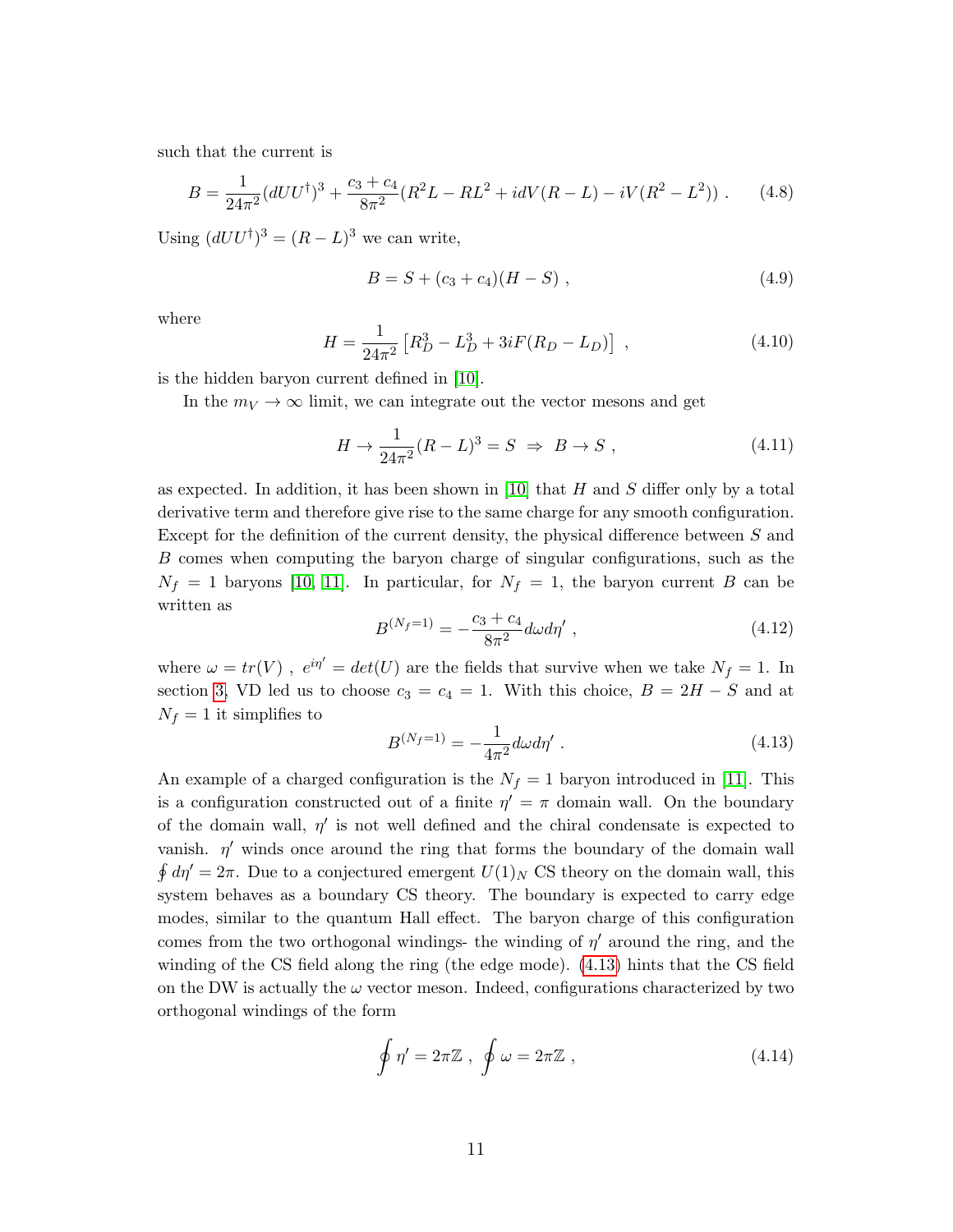have integer baryon charge under  $(4.13)$  $(4.13)$  $(4.13)$ ,<sup>4</sup>

$$
-\frac{1}{4\pi^2} \int d\omega d\eta' \in \mathbb{Z} , \qquad (4.15)
$$

where the integration is over the 3d space.

This quantization of charge fails to work for generic  $c_{3,4}$  in [\(4.12\)](#page-10-1). The charge is properly quantized for  $c_3 + c_4 = 2$ . In the next sections we will also show that the identification of  $\omega$  as the  $U(1)_N$  CS field on the  $\eta' = \pi$  DW fixes  $c_3 = 1$ . The two demands together fix  $c_3 = c_4 = 1$ . Surprisingly, these are exactly the same parameters that give rise to VD.

## <span id="page-11-0"></span>5 Domain walls

In this section we will discuss QCD domain walls. Using the HLS Lagrangian with the hWZ action [\(2.12\)](#page-6-1), we can study the DW theories when the vector mesons are included. Following [\[15\]](#page-25-2), we will separate our discussion to  $N_f = 1$  and  $N_f \geq 2$ . The different types of domain walls are described in the next sections.

#### <span id="page-11-1"></span>5.1  $N_f = 1$  domain wall

In this section we will study domain wall configurations in  $N_f = 1$  QCD with  $\theta = \pi$ where we take the quark's mass m to be real and positive. In the large N small  $m/\Lambda$ limits, we can write an effective Lagrangian for  $\eta'[20, 21]$  $\eta'[20, 21]$  $\eta'[20, 21]$ 

<span id="page-11-3"></span>
$$
\mathcal{L}_{\eta'} = \frac{F_{\pi}^2}{2} (\partial \eta')^2 + m \Lambda F_{\pi}^2 \cos(\eta' + \theta) - \frac{1}{2} F_{\pi}^2 M_{\eta'}^2 \eta'^2 + \dots \,, \tag{5.1}
$$

with

$$
F_{\pi}^2 \sim O(N) , \ \Lambda \sim O(1) , \ M_{\eta'}^2 \sim O(N^{-1}) . \tag{5.2}
$$

For generic  $\theta$  this potential has a unique global minimum, but for  $\theta = \pi$  and  $m > m_0 =$  $M_{\eta'}^2$  $\frac{\partial^{n} \eta'}{\partial \Lambda}$  there are two degenerate vacua related by time reversal symmetry  $\eta' \to -\eta'$ . The vacua are solutions to

$$
m\sin(\eta') = m_0 \eta' \ . \tag{5.3}
$$

For m close to  $m_0$  we can expand in small  $\eta'$  and find the vacua

$$
\eta_0^{\prime 2} \simeq 6(1 - m_0/m) \ . \tag{5.4}
$$

On the other hand when  $m_0 \ll m \ll \Lambda$ , we can expand close to  $\pm \pi$  and find

$$
\eta_0' = \pm \pi (1 - m_0/m) + \dots \tag{5.5}
$$

<span id="page-11-2"></span><sup>&</sup>lt;sup>4</sup>In [\[10\]](#page-24-9) it was assumed that the baryon current is H which reduces at  $N_f = 1$  to  $H(N_f = 1) = -\frac{1}{8\pi^2} d\omega d\eta'$ . This led to some confusion regarding the minimal charge and the validity of [\(4.14\)](#page-10-2). Here we find that the correct current is actually  $2H - S$ , which solves the mentioned confusions.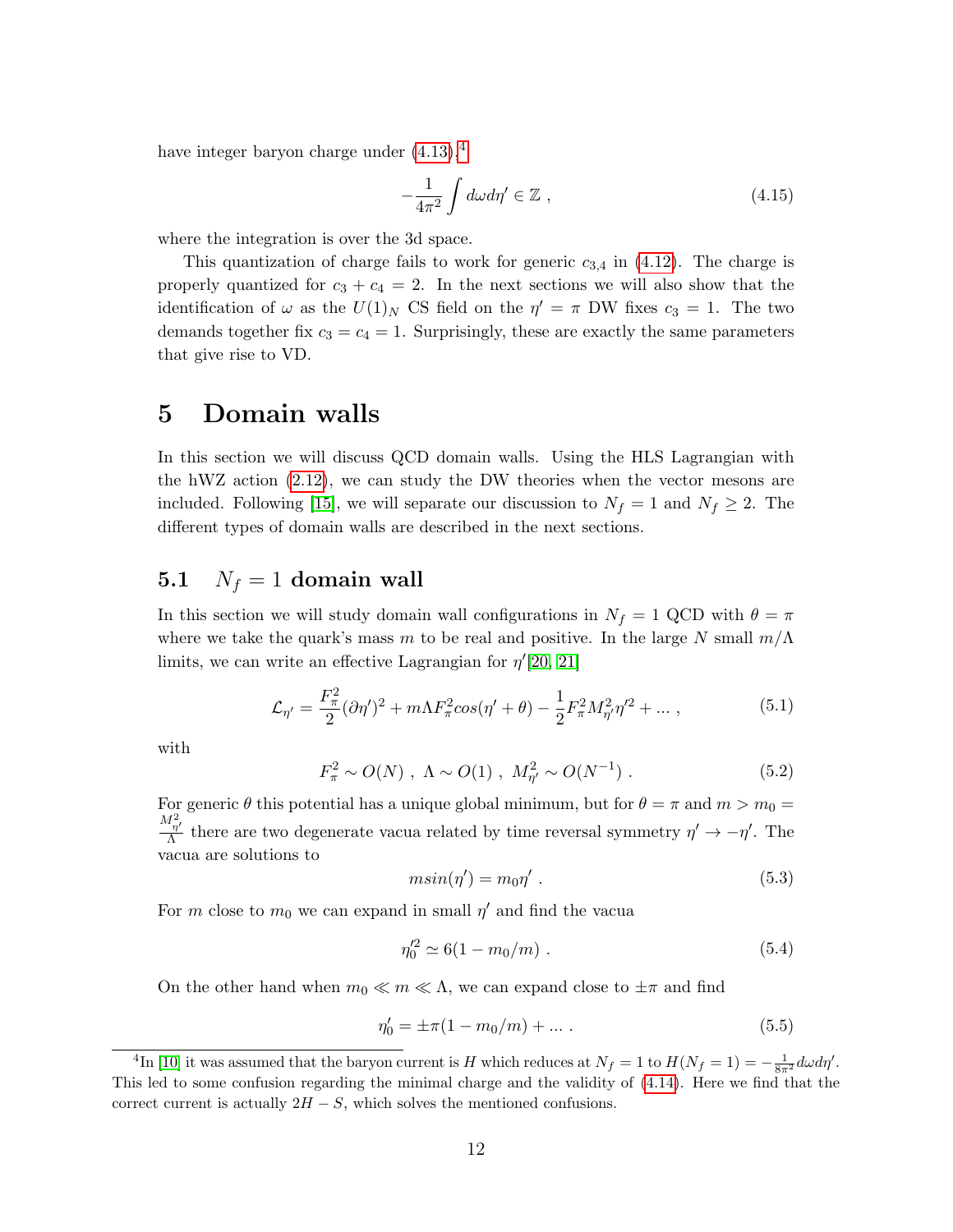In the regime where [\(5.1\)](#page-11-3) is valid, we see that as we increase m (but keeping  $m \ll \Lambda$ ), the vacua move from 0 towards  $\pm \pi$ . There are two topologically distinct trajectories that connect the two vacua. The first is the one that goes through  $\eta' = 0$  and the second crosses the cusp at  $\eta' = \pi$ . It was argued in [\[15\]](#page-25-2) that the tension coming from crossing the cusp is  $T_{cusp} \sim N\Lambda^3$ . Explicit classical computation shows that the tension of the domain wall that goes through  $\eta' = 0$  is at most ~  $Nm^{\frac{1}{2}}\Lambda^{\frac{5}{2}}$  which is smaller than  $T_{cusp}$  and therefore is energetically favorable. The theory on this domain wall can be extracted explicitly from  $(5.1)$  and is trivial (i.e. contains only the center of mass coordinate). Even though it is not the minimal tension configuration, the DW that goes through the cusp can still be considered as a metastable DW. The theory on it cannot be extracted from [\(5.1\)](#page-11-3) due to the cusp. One of the things that can be done is to remove the cusp by integrating back in the fields that generate it. The cusp is a consequence of heavy fields that jump from one vacuum to the other. In the effective theory that contains both  $\eta'$  and the heavy fields, the cusp doesn't appear in the Lagrangian and the emergent theory on the  $\eta' = \pi$  DW can be read off directly from this effective theory. According to a conjecture made in [\[10\]](#page-24-9), these fields are the vector mesons. We will elaborate more about this conjecture and the motivation behind it in section [6.](#page-17-0) For now, we will simply assume that this conjecture is correct. In that case, the theory on the DW can be read off from the effective theory of  $\xi_{R,L}$ and  $V$ . In this formalism, the relevant domain wall configuration is of the form

$$
\eta' = \eta'(z) , \lim_{z \to -\infty} \eta'(z) = 0 , \lim_{z \to +\infty} \eta'(z) = 2\pi . \tag{5.6}
$$

Plugging it into the  $N_f = 1$  version of [\(2.11\)](#page-6-0), we get on the domain wall (after throwing a full derivative term)

<span id="page-12-0"></span>
$$
\mathcal{L}_{DW} = \frac{Nc_3}{4\pi} \omega d\omega \tag{5.7}
$$

in addition, there is a mass term for  $\omega$  coming from [\(2.9\)](#page-6-2). We see that by choosing  $c_3 =$ 1, the theory on this domain wall is  $U(1)_N$  Chern-Simons-Higgs theory. Surprisingly,  $c_3 = 1$  is the value predicted by VD. The emergence of an  $U(1)_N$  CS theory on the  $\eta' = \pi$  DW is also needed for the correct construction of the  $N_f = 1$  baryon [\[11\]](#page-24-10) as explained in section [4.](#page-8-0)

This is valid in the  $m \ll \Lambda$  limit. We can also study the opposite limit  $\Lambda \ll m$ which is approximately pure YM at  $\theta = \pi$ . The domain wall in this case is [\[22\]](#page-25-8)  $U(1)_N \simeq SU(N)_{-1}$  pure CS theory. An interesting question is how the two limits are connected. In [\[15\]](#page-25-2) it was suggested that the theory on the DW can be described for every value of m as  $U(1)_N$  CS theory coupled to one fundamental scalar. When the mass of the scalar is very large and positive, we can integrate it out and the theory is simply  $U(1)_N$  as in pure YM. When the mass of the scalar is very large and negative we are in the Higgs phase which is gapped at low energies. The authors of [\[15\]](#page-25-2) identified this Higgs phase as the theory on the trivial DW that goes through  $\eta' = 0$ . We suggest to slightly modify their proposal and identify the Higgs phase as the theory on the DW that goes through the cusp [\(5.7\)](#page-12-0). This modification means that the pure YM DW is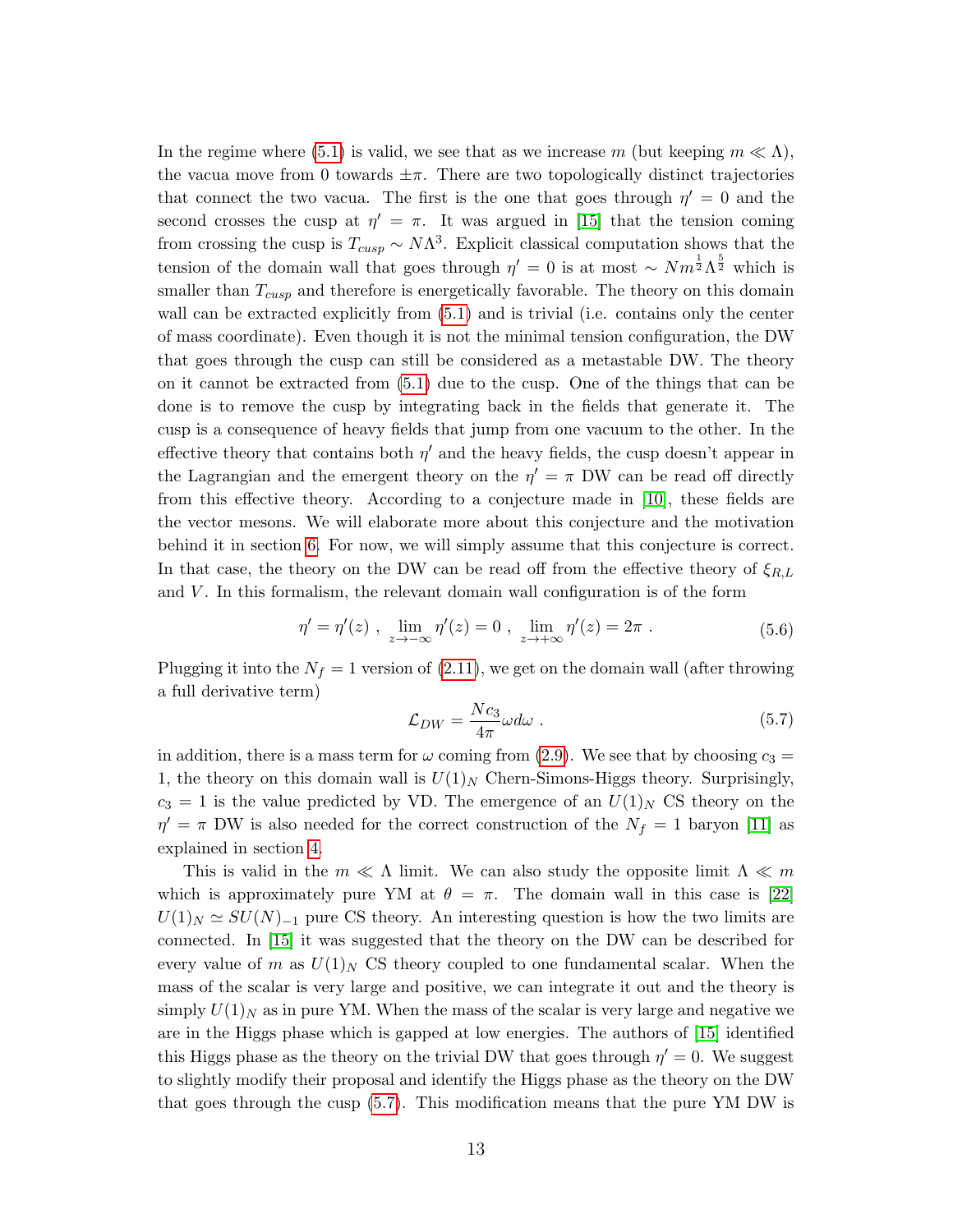continuously connected to the metastable DW at small mass which implies a first order phase transition between the two domain walls. If this is correct, than there should be a critical mass  $m_c \sim \Lambda$  in which the two tensions are equal. Except for the appearance of a  $U(1)_N$  CSH theory [\(5.7\)](#page-12-0) on the DW when crossing the cusp, the existence of a phase transition can be motivated as follows. First, we see that the tension difference between the two domain walls decreases as the mass increases which makes the scenario of phase transition plausible (see figure [1\)](#page-14-0). When  $\eta'_{0} \to \pm \pi$ , the tension of the DW that goes through the cusp is not expected to depend on  $m$ , unlike the one that goes through  $\eta' = 0$ . Therefore, when the mass is very large, the tension of the cusped DW is expected to remain finite, while the tension of the  $\eta' = 0$  DW is expected to diverge. This makes it very plausible that a phase transition between the two DWs indeed happens. Another argument comes from the relation between shifts of  $\theta$  to shifts of  $\eta'$ and the cusp at  $\theta = \pi$  to the cusp at  $\eta' = \pi$ . The pure YM DW exists on the cusp at  $\theta = \pi$ . We can also think of it as an interface interpolating from  $\theta = \pi - \epsilon$  on one side to  $\theta = \pi + \epsilon$  on the other side. In the  $\epsilon \to 0$  limit, this interface is exactly the  $\theta = \pi$  DW. Similarly, the two vacua of the  $\eta'$  potential asymptote to  $\eta' = \pm \pi$  as the mass is taken to be large. Even though we know what happens only in the two limits  $m \ll \Lambda$ , and  $m \gg \Lambda$ , the most natural picture is that the pure YM DW is connected continuously to the DW that goes through the cusp. The theory on this DW can be described as a  $U(1)<sub>N</sub>$  CS theory that flows smoothly from the topological phase at  $m \to \infty$  to the Higgs phase at  $m \to 0$ . We will finish this section with a comment about different types of phase transitions involved in this game. We discussed a 4d phase transition between the two DWs. Another type of phase transition is a 3d phase transition that happens on a specific DW. For example, the 3d  $U(1)_N$  + fundamental scalar theory has a phase transition between the topological and the Higgs phases as one varies the mass of the scalar. It is not clear if the 3d phase transition which is predicted to occur on the cusped DW, happens when this DW is stable or only metastable. This is a hard question about the  $m \sim \Lambda$  regime of QCD and we leave it open for now.

### <span id="page-13-0"></span>5.2 The pionic  $N_f \geq 2$  domain wall

In this section we will study the  $N_f \geq 2$  pionic domain wall. The theory we study is  $\theta = \pi$  QCD with  $N_f \geq 2$  and equal small mass for all the quarks  $0 < m \ll \Lambda$ . For simplicity, we will also ignore  $\eta'$  as it is not going to play any role in this domain wall. As was shown in [\[15\]](#page-25-2), this theory has two degenerate vacua related by time reversal given by

$$
U_1 = 1 \ , \ U_2 = e^{-2\pi i/N_f} \ . \tag{5.8}
$$

We can impose the boundary conditions

$$
\lim_{z \to -\infty} U = 1 , \lim_{z \to \infty} U = e^{-2\pi i/N_f} . \tag{5.9}
$$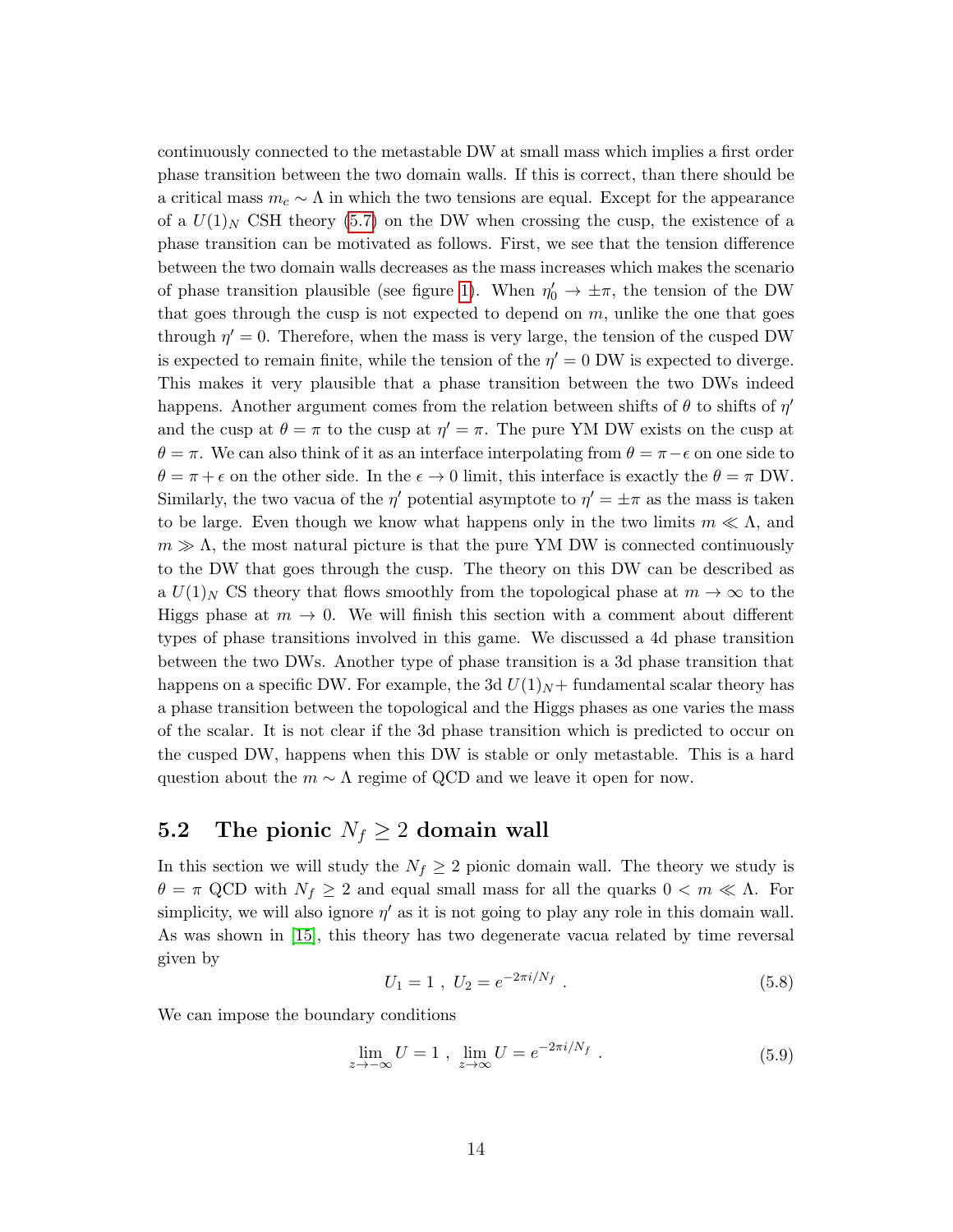

<span id="page-14-0"></span>Figure 1: The  $\eta'$  potential at  $\theta = \pi$  for small and large values of the masses. At small mass, it is energetically favorable to avoid the cusp. As the mass increases, the tension difference between the two domain walls decreases and we conjecture that above some critical mass  $m > m_c \sim \Lambda$  it is favorable to cross the cusp. Therefore the cusped DW is connected continuously to the YM DW.

The minimal tension configuration satisfying the boundary conditions is of the form

<span id="page-14-2"></span>
$$
U_{DW} = \begin{pmatrix} e^{i\alpha} & 0\\ e^{i(1-N_f)\alpha} & \end{pmatrix} \,, \, \lim_{z \to -\infty} \alpha(z) = 0 \,, \, \lim_{z \to +\infty} \alpha(z) = -\frac{2\pi}{N_f} \,, \tag{5.10}
$$

where the first entry in  $U_{DW}$  represents an  $(N_f-1)\times(N_f-1)$  block. This configuration breaks  $SU(N_f)_V \to S[U(N_f-1) \times U(1)]$ . Therefore, the theory on the domain wall contains a  $\mathbb{CP}^{N_f-1} = \frac{SU(N_f)}{S[U(N_f-1)\times U(1)]}$  sigma model. In addition, the sigma model inherits a level N WZ term from the 4d WZ term. The authors of [\[15\]](#page-25-2) identified this theory with the low energy limit of  $U(1)<sub>N</sub>$  CS theory coupled to  $N_f$  fundamental scalars in the Higgs phase. The sigma model is a result of the same symmetry breaking pattern  $SU(N_f) \rightarrow S[U(N_f-1) \times U(1)]$ , and the WZ term comes from the CS term when integrating out the vector fields. There is a conjectured dual description to this theory in terms of  $SU(N)_{N_f/2-1}$  CS coupled to  $N_f$  fundamental fermions [\[23\]](#page-25-9). These theories

<span id="page-14-1"></span>
$$
U(1)_N + N_f \phi \simeq \ SU(N)_{N_f/2 - 1} + N_f \psi \tag{5.11}
$$

in the large mass limit (positive for scalars, negative for the fermions in this convention) become

$$
U(1)_N \simeq SU(N)_{-1} \tag{5.12}
$$

which is the  $\theta = \pi$  domain wall theory in pure YM [\[22\]](#page-25-8). Therefore, they proposed that [\(5.11\)](#page-14-1) describes the theory on the domain wall for every value of the quarks mass.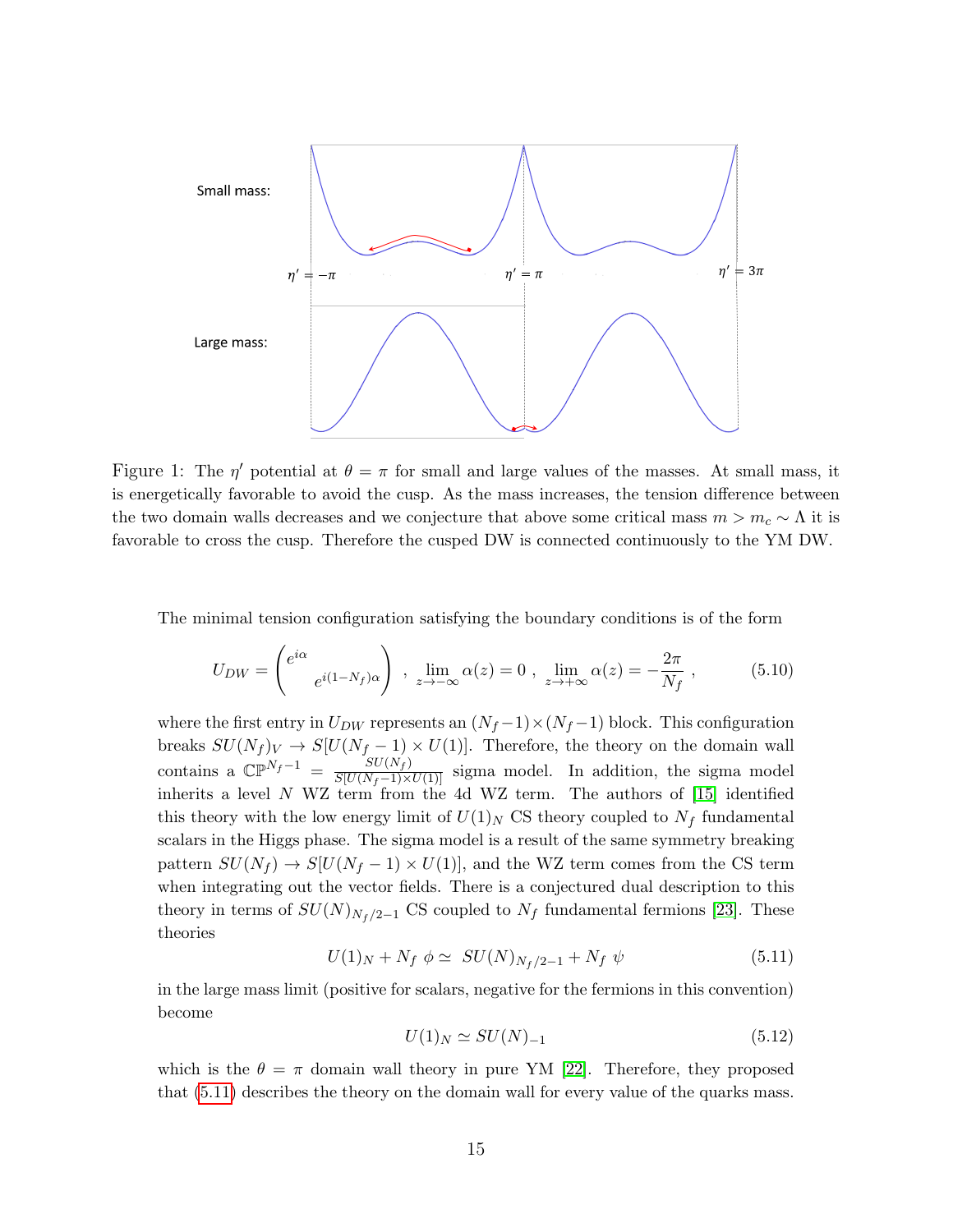Using the HLS Lagrangian together with the hWZ action, we can find the DW theory in a regime where the vector fields are treated as dynamical. As we will see, this results in the  $\mathbb{CP}^{N_f-1}$  sigma model coupled to  $U(N_f-1)$  massive vector fields. The emergent  $U(N_f - 1)$  CS term on the DW contributes to the WZ term of the sigma model, in contradiction to the proposal of [\[15\]](#page-25-2). Their conjecture was based on the assumption that the  $\mathbb{CP}^{N_f-1}$  at small mass is connected continuously to the pure YM DW at  $m \to \infty$ , and therefore the DW theory should be described by a 3d DW theory with the two phases on the edges of its parameter space. As in [5.1,](#page-11-1) we will argue that there is a first order phase transition between topologically distinct DWs, and that the YM DW is not connected continuously to the  $\mathbb{CP}^{N_f-1}$  DW but to some metastable DW at small mass. We will start from analyzing the kinetic terms of the HLS Lagrangian

<span id="page-15-1"></span>
$$
\mathcal{L}_2 = \frac{F_\pi^2}{4} tr(\partial U \partial U^\dagger) - \frac{a F_\pi^2}{4} tr(\partial \xi_R \xi_R^\dagger + \partial \xi_L \xi_L^\dagger - 2iV)^2 \,. \tag{5.13}
$$

A general expansion around [\(5.10\)](#page-14-2) that doesn't change the boundary conditions can be written as

<span id="page-15-2"></span>
$$
U = gU_{DW}g^{\dagger} , g \in SU(N_f) . \tag{5.14}
$$

At low energies we can expand

$$
g = 1 + i \begin{pmatrix} 0 & \sigma \\ \sigma^{\dagger} & 0 \end{pmatrix} - \frac{1}{2} \begin{pmatrix} \sigma \sigma^{\dagger} & 0 \\ 0 & \sigma^{\dagger} \sigma \end{pmatrix} + O(\sigma^3) , \qquad (5.15)
$$

where  $\sigma(x^{\mu} \neq z)$  is an  $N_f - 1$  dimensional vector parametrizing the coordinates on the  $\mathbb{CP}^{N_f-1}$  manifold around [\(5.10\)](#page-14-2). The first kinetic term on the DW becomes

$$
\frac{F_{\pi}^2}{4} \int dz \, tr(\partial U \partial U^{\dagger}) = 2F_{\pi}^2 \int dz \, sin^2(N_f \alpha/2) \partial \sigma^{\dagger} \partial \sigma + O(\sigma^4) \; . \tag{5.16}
$$

To study the second kinetic term, we first need to find a good expansion for  $\xi_{R,L}$ and V. Demanding that  $U = \xi_I^{\dagger}$  $_{L}^{\dagger}$ ξ<sub>R</sub> we can write in general

$$
\xi_R = h\xi_{DW}g^\dagger \ , \ \xi_L = h\xi_{DW}^\dagger g^\dagger \ , \ \xi_{DW} = U_{DW}^{\frac{1}{2}} \ . \tag{5.17}
$$

This implies

<span id="page-15-0"></span>
$$
\partial_{\mu}\xi_{R}\xi_{R}^{\dagger} + \partial_{\mu}\xi_{L}\xi_{L}^{\dagger} = h[\xi_{DW}\partial g^{\dagger}g\xi_{DW}^{\dagger} + \xi_{DW}^{\dagger}\partial g^{\dagger}g\xi_{DW} - 2\partial h^{\dagger}h]h^{\dagger}
$$
  
= 
$$
h \begin{bmatrix} -2icos(N_f\alpha/2) \begin{pmatrix} 0 & \partial\sigma \\ \partial\sigma^{\dagger} & 0 \end{pmatrix} - 2\partial h^{\dagger}h \end{bmatrix} h^{\dagger} + O(\sigma^2) .
$$
 (5.18)

A convenient choice for h is the gauge in which the linear term  $O(\sigma)$  in [\(5.18\)](#page-15-0) vanishes. This is achieved by choosing

$$
h = 1 + i\cos(N_f\alpha/2) \begin{pmatrix} 0 & \sigma \\ \sigma^{\dagger} & 0 \end{pmatrix} - \frac{1}{2}\cos^2(N_f\alpha/2) \begin{pmatrix} \sigma\sigma^{\dagger} \\ \sigma^{\dagger}\sigma \end{pmatrix} + \dots
$$
  
\n
$$
\Rightarrow \partial h^{\dagger}h = -i\cos(N_f\alpha/2) \begin{pmatrix} 0 & \partial\sigma \\ \partial\sigma^{\dagger} & 0 \end{pmatrix} + \frac{1}{2}\cos^2(N_f\alpha/2) \begin{pmatrix} \partial\sigma\sigma^{\dagger} - \sigma\partial\sigma^{\dagger} \\ \partial\sigma^{\dagger}\sigma - \sigma^{\dagger}\partial\sigma \end{pmatrix} .
$$
\n(5.19)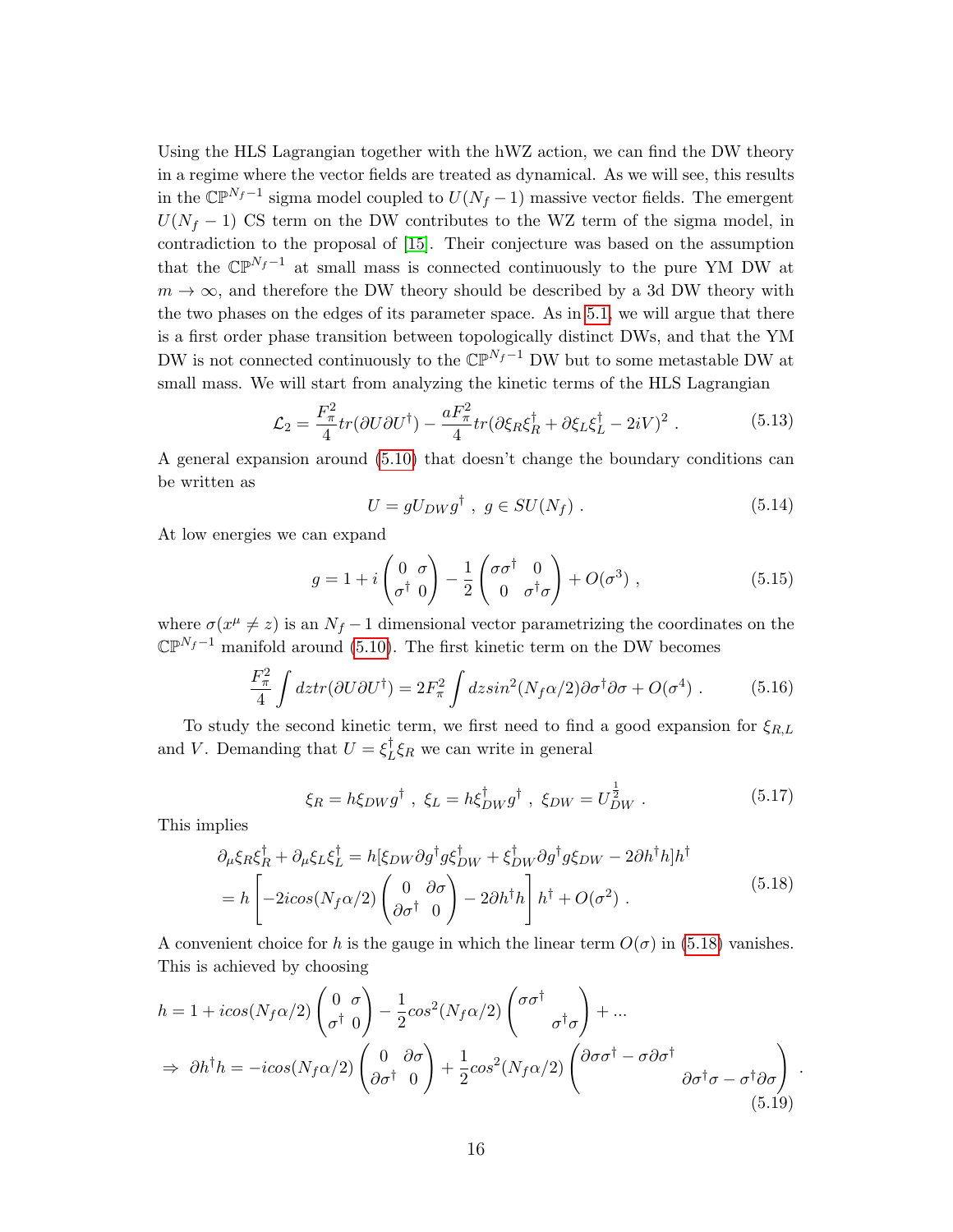With this choice, we get

$$
h^{\dagger}(\partial_{\mu}\xi_{R}\xi_{R}^{\dagger}+\partial_{\mu}\xi_{L}\xi_{L}^{\dagger})h=\sin^{2}(N_{f}\alpha/2)\left(\frac{\partial\sigma\sigma^{\dagger}-\sigma\partial\sigma^{\dagger}}{\partial\sigma^{\dagger}\sigma-\sigma^{\dagger}\partial\sigma}\right)+O(\sigma^{3})\tag{5.20}
$$

In addition, we take the ansatz  $V = f(z)$  $\int v_a v_b$  $v_h^{\dagger}$  $\frac{1}{b}$   $v_c$  $\setminus$ , where  $\lim_{z\to\pm\infty} f(z) = 0$  and  $v_{a,b,c}$  are independent of z.  $f(z)$  can in principle be found by solving some differential equations. However, the exact form of  $f(z)$  will not be important for us since after integrating over z, the effect of changing  $f(z)$  will just result in a different numerical factor that can be swallowed into the 3d gauge coupling on the DW. Therefore, we allow ourselves to take for simplicity  $f(z) = \sin^2(N_f \alpha/2)$  which gives the nicest form for the Lagrangian even though it is not correct. With this ansatz we get

$$
tr(\partial \xi_R \xi_R^{\dagger} + \partial \xi_L \xi_L^{\dagger} - 2iV)^2 = \sin^4(N_f \alpha/2) tr \begin{pmatrix} \partial \sigma \sigma^{\dagger} - \sigma \partial \sigma^{\dagger} - 2iv_a & -2iv_b \\ -2iv_b^{\dagger} & \partial \sigma^{\dagger} \sigma - \sigma^{\dagger} \partial \sigma - 2iv_c \end{pmatrix}^2
$$
  
=  $-8\sin^4(N_f \alpha/2) v_b^{\dagger} v_b + \sin^4(N_f \alpha/2) [(\partial \sigma \sigma^{\dagger} - \sigma \partial \sigma^{\dagger} - 2iv_a)^2 + (\partial \sigma^{\dagger} \sigma - \sigma^{\dagger} \partial \sigma - 2iv_c)^2].$  (5.21)

We see that  $v_b$  and  $tr(V) = tr(v_a) + v_c$  decouple so we can simply ignore them and set them to zero. A simpler ansatz can then be used  $V = sin^2(N_f \alpha/2)$   $\left(v \frac{\partial^2 N_f \alpha}{\partial r^2}\right)$  $-tr(v)$  $\setminus$ with  $v \in u(N_f-1)$ . The entire kinetic term [\(5.13\)](#page-15-1) on the DW is

$$
2F_{\pi}^{2} \int dz \left[ sin^{2}(N_{f}\alpha/2)\partial\sigma^{\dagger}\partial\sigma + \frac{a}{2}sin^{4}(N_{f}\alpha/2)[tr(v^{2}) + tr(v)^{2} + itr((v + tr(v))(\partial\sigma\sigma^{\dagger} - \sigma\partial\sigma^{\dagger}))]\right] + ... \tag{5.22}
$$

The ... contain higher order terms. The novel part is the interactions between  $\sigma$  and the  $U(N_f - 1)$  vector fields so we included them even though they are of order  $O(\sigma^4)$ which we threw.

Now we are ready to deal with the WZ term  $(2.1)+(2.11)$  $(2.1)+(2.11)$ . The details of the computation appear in appendix [A](#page-21-0) and result in the emergent action on the DW,

$$
\frac{9N(c_1-c_2)+3Nc_3-8N}{32\pi}\sigma^{\dagger}d\sigma d\sigma^{\dagger}d\sigma + \frac{3iN[2(1-2N_f)(c_1-c_2)-c_3]}{64\pi N_f}d\sigma^{\dagger}d\sigma tr(v)
$$

$$
-\frac{3iN[2(1+N_f)(c_1-c_2)+(N_f-1)c_3]}{64\pi N_f}d\sigma^{\dagger}vd\sigma - \frac{3Nc_3}{64\pi N_f}[tr(vdv)+(1-N_f)tr(v)tr(dv)].
$$
(5.23)

For the specific choice of  $c_1 - c_2 = c_3 = 1$  we get

<span id="page-16-0"></span>
$$
\frac{N}{8\pi}\sigma^{\dagger}d\sigma d\sigma^{\dagger}d\sigma + \frac{3iN(1-4N_f)}{64\pi N_f}d\sigma^{\dagger}d\sigma tr(v) - \frac{3iN(1+3N_f)}{64\pi N_f}d\sigma^{\dagger}vd\sigma
$$
\n
$$
-\frac{3N}{64\pi N_f}[tr(vdv) + (1-N_f)tr(v)tr(dv)] + O(\sigma^6) \tag{5.24}
$$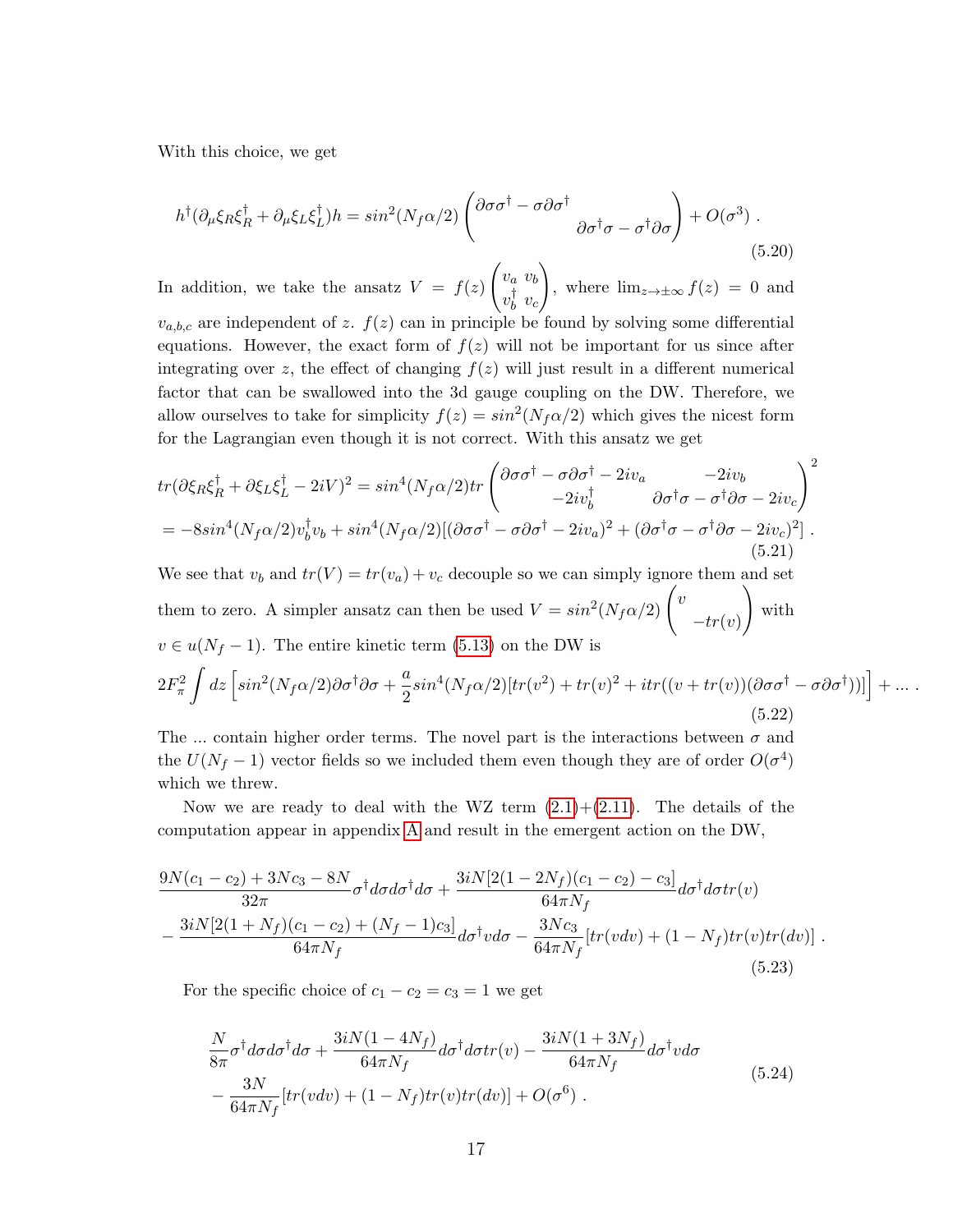One can check that if we integrate out the vector fields by plugging  $v = -i d\sigma \sigma^{\dagger} + ...$ we get the required level N WZ term,

$$
-\frac{N}{4\pi}\sigma^{\dagger}d\sigma d\sigma^{\dagger}d\sigma + \dots \tag{5.25}
$$

We can ask about the interpretation of this result. The full DW theory, whatever it is, should be consistent with the above 3d Lagrangian. This excludes for example the conjecture of [\[15\]](#page-25-2) because it doesn't contain any  $U(N_f-1)$  vector fields. According to their conjecture, the level N WZ term on the DW comes from integrating out a Higgsed  $U(1)_N$  vector field, which is not what we get here. As in the previous section, also here their conjecture relied on the assumption that there is no phase transition between the DWs. However, all the arguments given in [5.1](#page-11-1) in favour of a phase transition apply also here. If this is indeed the case and such a phase transition happens, we don't expect to find a 3d theory that connects the  $m \gg \Lambda$  and  $m \ll \Lambda$  DWs. In any case, we can still ask what the 3d theory in the  $m \ll \Lambda$  is. A natural guess can be  $U(N_f-1)$  gauge theory coupled to  $N_f$  fundamental scalars. Assuming that in the deep Higgs phase the vacuum falls into the maximally flavor-color locking phase [\[24\]](#page-25-10), the low energy theory has an expansion as  $\mathbb{CP}^{N_f-1}$  sigma model interacting with massive  $U(N_f - 1)$  vector fields which is very similar to what we obtained. However there are several problems with this identification. The first is that the separation between  $tr(v)$  and v in our expansion is different than what expected from the above proposal. This problem is already at the level of the kinetic term and doesn't depend on the details of the topological term. The second problem is that it looks like the induced CS term has a fractional level, and all the other terms in [\(5.24\)](#page-16-0) don't seem to come from any reasonable (and not irrelevant) term in the uv. This is a problem with the identification of this phase as the Higgs phase of the  $U(N_f-1)$  gauge theory mentioned above. However, there is no problem with gauge invariance. The reason is that the full action [\(5.24\)](#page-16-0) is gauge invariant even though each term independently (such as the CS term) is not. This is guaranteed since [\(5.24\)](#page-16-0) was derived from the gauge invariant hWZ action and can be checked explicitly. Can we find another candidate for the DW theory? Actually, there is no good reason why a description in terms of some 3d uv complete theory should even exist. The 4d parent theory by itself is not described as a uv complete theory but as a non-linear sigma model, so it is possible and likely that the DW theory is also described in this way.

## <span id="page-17-0"></span>6 The cusp potential and a gluons-mesons duality

In this section we will also take the large N limit in which the matrices  $U, \xi_{R,L}$  and the vector fields V are  $U(N_f)$  valued. When  $N \to \infty$ ,  $U(1)_A$  becomes a good symmetry of the theory. As a result,  $\eta'$ , which we define as  $e^{i\eta'} \equiv det U$ , becomes a massless NG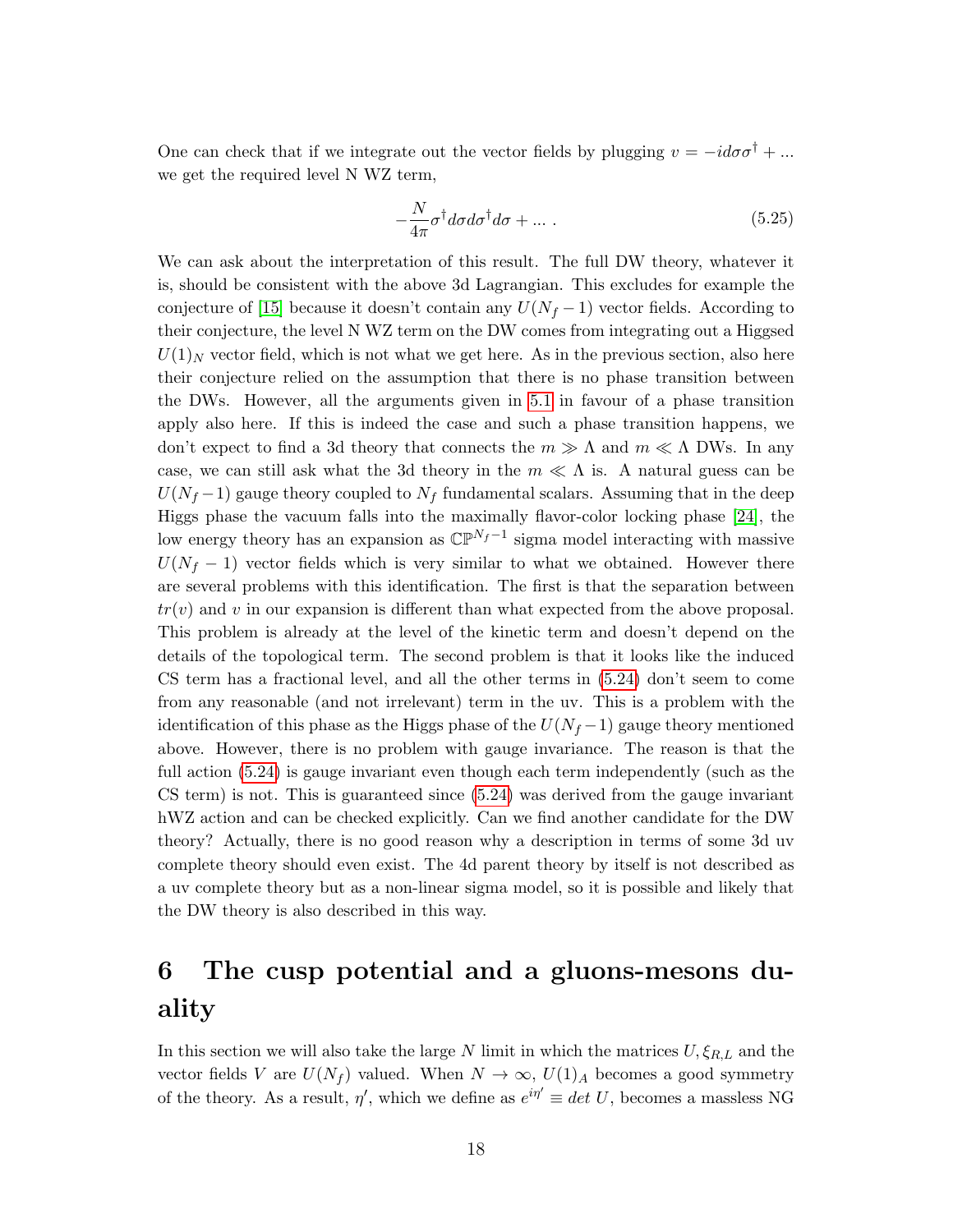boson associated with the breaking of  $U(1)_A$ . The potential for the  $\eta'$  is suppressed in the large N limit. The leading part in its potential takes the form,  $[20, 21]$  $[20, 21]$ 

<span id="page-18-3"></span>
$$
V_{\eta'} = \frac{1}{2} F_{\pi}^2 M_{\eta'}^2 \min_{k \in \mathbb{Z}} (\eta' - 2\pi k)^2 + \dots , \qquad (6.1)
$$

where  $F_{\pi}^2 \sim N$ ,  $M_{\eta'}^2 \sim \frac{1}{N}$  $\frac{1}{N}$ <sup>[5](#page-18-0)</sup>. The potential is locally quadratic but has a cusp whenever  $\eta' = \pi \mod 2\pi$ . The cusp represents a phase transition between two branches. As one crosses the cusp, some heavy fields jump from one vacuum to another. This behavior has several important consequences:

- 1. It is possible to eliminate the cusp by "integrating in" the heavy fields that generated it. In other words, in the effective theory that contains both  $\eta'$  and those heavy fields, the potential for  $\eta'$  doesn't appear explicitly in the Lagrangian.
- 2. Any emergent CS theory that might appear on  $\eta' = \pi$  wall (see section [5\)](#page-11-0) or disc (see section [4\)](#page-8-0) comes from those heavy fields.
- 3. Combining the two, we can conclude that it should be possible to extract the CS theory directly from the effective theory of both  $\eta'$  and the heavy fields.

The conventional picture for the formation of the cusp potential was described in [\[20\]](#page-25-5) (see also [\[25\]](#page-25-11)). We will start by reviewing it and show that it indeed satisfies the above properties. Consider the gluonic topological density

$$
q = \frac{1}{8\pi^2} tr\ G \wedge G \ , \tag{6.2}
$$

where G is the field strength for the gluons. We can write an effective action for  $q$ and  $\eta'$ . The coupling between  $\eta'$  and q is fixed from the  $U(1)_A$  axial anomaly, which  $implies<sup>6</sup>$  $implies<sup>6</sup>$  $implies<sup>6</sup>$ 

<span id="page-18-2"></span>
$$
\eta' \to \eta' + \alpha \implies \mathcal{L} \to \mathcal{L} + \alpha q \ . \tag{6.3}
$$

This is satisfied by writing

<span id="page-18-4"></span>
$$
\mathcal{L}_{q\eta'} = -\frac{i}{2} q \text{tr}(\log(U) - \log(U^{\dagger})) = \eta' q \tag{6.4}
$$

We can also add some general function of  $q$ , but in the large  $N$  limit, higher order terms are suppressed and only the quadratic term  $q^2$  survives. The two terms together give the effective theory for  $q$ ,

$$
\mathcal{L}_q = \frac{1}{2F_{\pi}^2 M_{\eta'}^2} q^2 + \eta' q \ . \tag{6.5}
$$

<span id="page-18-1"></span><span id="page-18-0"></span><sup>&</sup>lt;sup>5</sup>This is  $\frac{1}{N}$  suppressed with respect to the kinetic term  $\frac{1}{2}F_{\pi}^2(\partial \eta')^2$ .

<sup>&</sup>lt;sup>6</sup>Notice a sign difference from [\[20\]](#page-25-5). There are several conventions for how U is defined in terms of its transformation law under the global symmetries. [\(6.3\)](#page-18-2) is consistent with the convention in which the WZ term is defined with a minus sign as in [\(2.1\)](#page-5-1).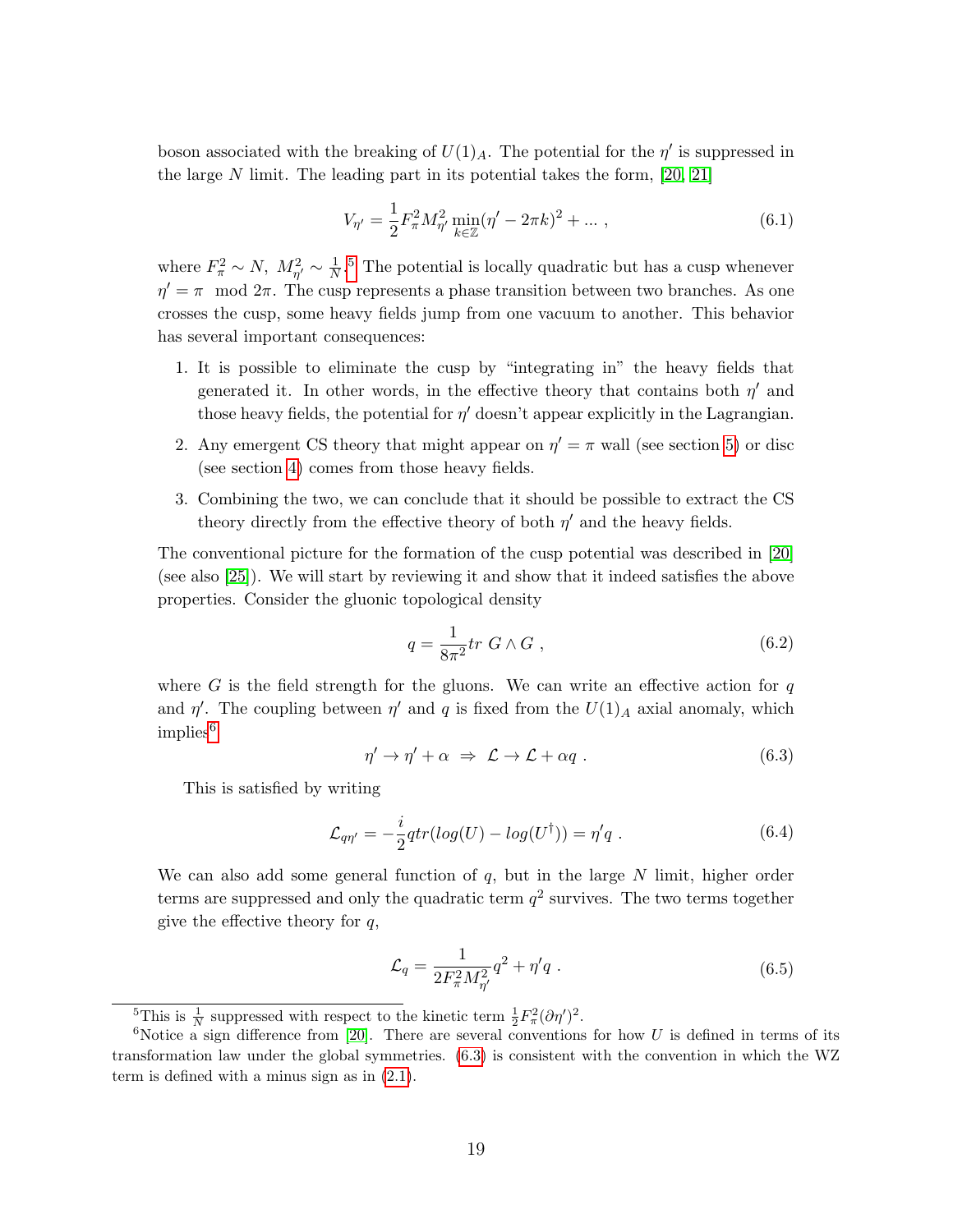At this point we can integrate  $q$  out. Locally, we can use the equation of motion,  $q = F_{\pi}^2 M_{\eta'}^2 \eta'$  and get

$$
\mathcal{L}_q \to -\frac{F_\pi^2 M_{\eta'}^2}{2} \eta'^2 \,. \tag{6.6}
$$

Globally, we must also impose the  $2\pi$  periodicity of  $\eta'$  by taking into account the quantization of the instanton number  $\int q \in \mathbb{Z}$ . Demanding this we get [\(6.1\)](#page-18-3).

Except for generating the cusp, [\(6.4\)](#page-18-4) is also responsible for CS terms on  $\eta' = \pi$ walls. This can be seen by writing it as

<span id="page-19-0"></span>
$$
\frac{1}{8\pi^2} \eta' G \wedge G = -\frac{1}{2\pi} d\eta' \wedge \frac{1}{4\pi} \left( A dA - \frac{2i}{3} A^3 \right) + d(\dots) , \qquad (6.7)
$$

where we see that  $\frac{1}{2\pi}d\eta'$  is coupled to an  $SU(N)_{-1}$  CS term with gluons as the vector fields.

It is interesting to compare the coupling  $(6.7)$  to the way  $\eta'$  couples to the vector mesons via the hWZ action. While the  $\eta'$  doesn't enter into the regular WZ term  $(2.1)$ , it does appear explicitly in the hWZ term [\(2.12\)](#page-6-1). Lets start from the case of  $N_f = 1$ . In that case, only  $\mathcal{L}_3$  in [\(2.11\)](#page-6-0) survives and we get (ignoring a total derivative term)

$$
\mathcal{L}_{hWZ} = -\frac{Nc_3}{8\pi^2} \eta' d\omega d\omega = \frac{1}{2\pi} d\eta' \wedge \frac{c_3 N}{4\pi} \omega d\omega \ . \tag{6.8}
$$

Here,  $\frac{1}{2\pi}d\eta'$  is coupled to a  $U(1)_{c_3N}$  CS term with  $\omega$  as the vector field. For  $c_3 = 1$ , the two CS theories are dual to each other,<sup>[7](#page-19-1)</sup>

$$
SU(N)_{-1} \simeq U(1)_N \ . \tag{6.9}
$$

As we already mentioned,  $c_3 = 1$  is exactly the choice implied by VD and the required value for the consistent construction of  $N_f = 1$  baryons. So far we discussed only the parameters  $c_{3,4}$ . This is because  $\mathcal{L}_1 = \mathcal{L}_2 = 0$  for  $N_f = 1$  QCD. While we don't have any good theoretical argument that can restrict the values of  $c_{1,2}$  we want to make the following observation.

For  $N_f \geq 2$  and general  $\{c_i\}, \eta'$  interacts with vector mesons and pions in quite a complicated way,

$$
\mathcal{L}_{\eta'} = \frac{Nc_1}{32\pi^2 N_f} d\eta' [LR^2 + RL^2 - 2iV(RL + LR) - 4iV(R^2 + L^2) - 6V^2(R + L) + 4iV^3] \n+ \frac{Nc_2}{16\pi^2 N_f} d\eta' [L^2R + R^2L - 3V^2(R + L) - iV(R^2 + L^2) - 2iV(RL + LR) + 2iV^3] \n+ \frac{iNc_3}{16\pi^2 N_f} d\eta' [V(R^2 + L^2) - 2iVdV - iV^2(R + L) - 2V^3] .
$$
\n(6.10)

<span id="page-19-1"></span><sup>&</sup>lt;sup>7</sup>To be more precise, the theory on the mesonic side is  $U(1)_N$  CSH theory. Similarly, the theory on the gluonic side is  $SU(N)_{-1}$  strongly interacting with fermions in some way. So the duality is really some version of  $SU(N)_{-1}$  + fermions  $\simeq U(1)_N$  + scalars.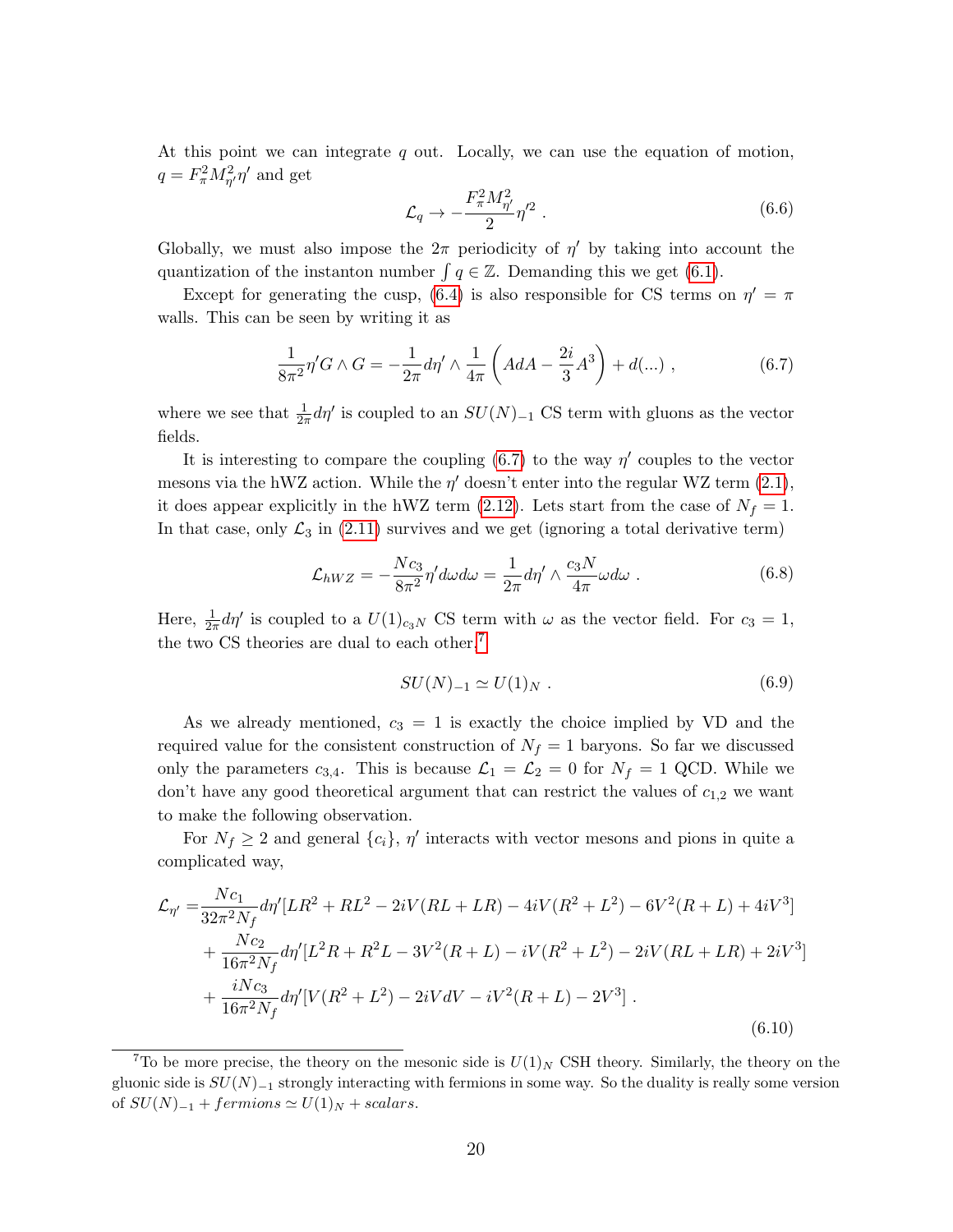However, given  $c_3 = 1$ , there is a unique choice  $c_2 = -\frac{c_3}{3}$ ,  $c_1 = \frac{2c_3}{3}$  that results in the nice axion-like coupling,[8](#page-20-1)

$$
\mathcal{L}_{\eta'} = -\frac{N}{8\pi^2 N_f} \eta' F^2 = \frac{1}{2\pi N_f} d\eta' \wedge \frac{N}{4\pi} \left( VdV - \frac{2i}{3} V^3 \right) . \tag{6.11}
$$

Again, this choice of parameters is consistent with VD. Unfortunately, we couldn't find a good theoretical argument that can explain this coincidence. We leave the discussion about  $N_f \geq 2$  as an open curiosity.

## <span id="page-20-0"></span>7 Summary of  $c_i$  conditions and finite N

In this work, we showed how the three concepts- vector dominance, baryon symmetry, Chern-Simons theory- are related and originate from the same hidden Wess-Zumino action. The relation holds in the large  $N$  limit where the action can be written as single trace in flavor space over  $U(N_f)$  valued matrices. As was shown, the most general hWZ action coupled to external  $U(1)$  vector-like gauge field contains 4 free real parameters,  $c_i$ ,  $i = 1, ..., 4$ . The first theoretical constraints are based on  $N_f = 1$  physics. By requiring that the  $N_f = 1$  baryon will have charge 1 under the baryon charge, we found  $c_3 + c_4 = 2$ . By requiring that the theory on the  $\eta' = \pi$  DW at  $N_f = 1$  will contain a  $U(1)_N$  CS term (which is also a crucial ingredient in the construction of the  $N_f = 1$  baryon), we found  $c_3 = 1$ . These two demands are equivalent to the vanishing of the two vertices  $A A \Pi$  and  $A V \Pi$ . Finally, by requiring that when adding more flavors, the coupling of  $d\eta'$  to the vector mesons will still have the structure of a CS term (or equivalently, the coupling of  $\eta'$  to the vector mesons will have the form of an axion coupling), we found  $c_1 = \frac{2c_3}{3}$ ,  $c_2 = -\frac{c_3}{3}$ , which is consistent with the vanishing of the vertex V ΠΠΠ. These theoretical demands fix completely the hWZ action and imply VD. This relation gives a theoretical explanation of the phenomenological principle of VD. The conditions on  $c_{1,2}$  are less motivated than the ones on  $c_{3,4}$ . In any case, even if one throws them away, most of the results of this paper are not affected.

At finite N, one can add multi-trace operators that distinguish between the  $SU(N_f)$ and the  $U(1)$  parts and break the triple relation. This type of terms can be used to explain possible violations of VD in the real world. The term that should remain as it is also at finite  $N$ , is

$$
-\frac{N}{8\pi^2}d\eta'\omega d\omega\ .
$$
 (7.1)

This can provide a non-trivial check of our conjecture by measuring the coefficient of this term in real world QCD.[9](#page-20-2) Another type of corrections comes when interpreting the "h" in hWZ as standing for "homogeneous". This means that we assumed that the coefficients  $c_i$  don't depend on the so-called dilaton field, which is roughly speaking

<span id="page-20-2"></span><span id="page-20-1"></span><sup>8</sup>This is after throwing away some total derivative terms.

<sup>&</sup>lt;sup>9</sup>Notice that our definitions for  $\eta'$  and  $\omega$  as the  $U(1) \in U(N_f)$  fields differ from their definitions in real world QCD, where  $\eta'$  is the  $U(N_f = 3)$  singlet and  $\omega$  is the  $U(N_f = 2)$  singlet.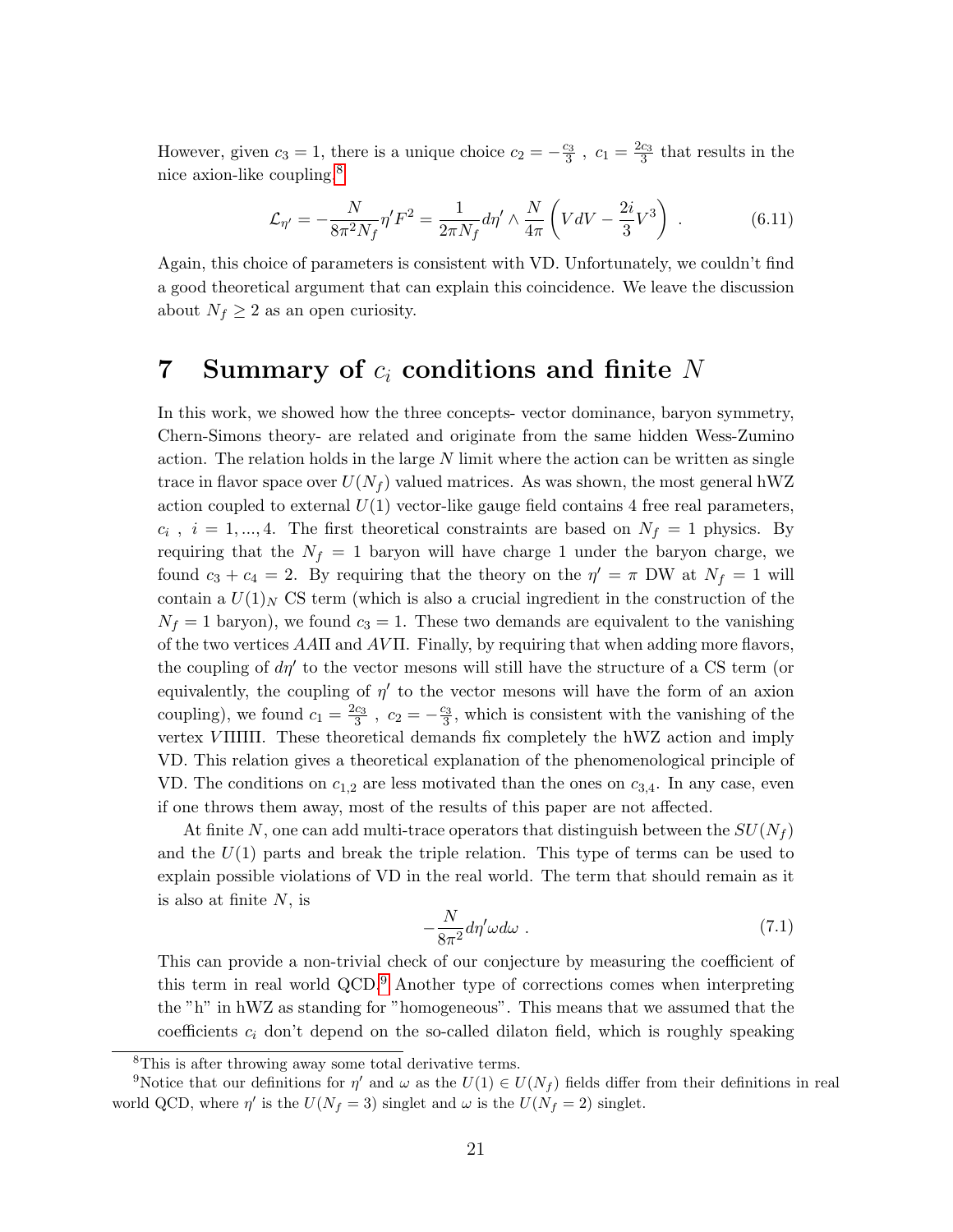the radius of the target space [\[26](#page-25-12)[–28\]](#page-26-1). Corrections to the hWZ action that depend on the dilaton may serve as another source for discrepancies between the measured hWZ action at low energies to the predicted hWZ action at higher energies [\[14\]](#page-25-1). In particular for the  $N_f = 1$  baryons close to the singular ring, these type of corrections might be quite important. We ignore these corrections completely in this work and leave it as an open problem.

## Acknowledgments

We would like to thank Pietro Benetti Genolini, Philip Boyle Smith, Joe Davighi, Ryuichiro Kitano, Nakarin Lohitsiri, Ryutaro Matsudo, Carl Turner, Shimon Yankielowicz for many useful discussions. We would also like to especially thank Zohar Komargodski and David Tong for many discussions, insights and going over the draft, and the Blavatnik family foundation for the generous support. A.K is supported by the Blavatnik postdoctoral fellowship and partially by David Tong's Simons Investigator Award. This work has been also partially supported by STFC consolidated grant ST/P000681/1.

## <span id="page-21-0"></span>A Some computations

In this appendix, we will compute the emergent action on the  $N_f \geq 2$  pionic DW described in section [5.2](#page-13-0) coming from the hWZ action. We will write explicitly the results up to order  $O(\sigma^4)$  where  $V \sim O(\sigma^2)$ . We will start from the regular WZ term [\(2.1\)](#page-5-1). This computation also appeared in [\[30\]](#page-26-2). We consider the DW configuration

$$
U = gU_{DW}g^{\dagger} \tag{A.1}
$$

as in [\(5.14\)](#page-15-2) and expand

$$
g = 1 + i \begin{pmatrix} 0 & \sigma \\ \sigma^{\dagger} & 0 \end{pmatrix} - \frac{1}{2} \begin{pmatrix} \sigma \sigma^{\dagger} & 0 \\ 0 & \sigma^{\dagger} \sigma \end{pmatrix} + \dots
$$
 (A.2)

The action becomes

$$
\frac{iN}{48\pi^2} \int_{\mathcal{B}_5} \partial_z U U^{\dagger} (dU U^{\dagger})^4 = \frac{N_f N}{3\pi^2} \int_{\mathcal{B}_5} \partial_z \alpha \sin^4(N_f \alpha/2) d\sigma^{\dagger} d\sigma d\sigma^{\dagger} d\sigma + O(\sigma^6) \ , \quad (A.3)
$$

where d now is the derivative in the directions transverse to  $z$ , and we used

$$
\partial_z U U^{\dagger} = i \partial_z \alpha g T g^{\dagger} , T = \begin{pmatrix} 1 \\ 1 - N_f \end{pmatrix} , dU U^{\dagger} = i \begin{pmatrix} (1 - e^{i N_f \alpha}) d\sigma \\ (1 - e^{-i N_f \alpha}) d\sigma^{\dagger} \end{pmatrix} + \dots
$$
\n(A.4)

The z integration can be evaluated using

<span id="page-21-1"></span>
$$
\int_{-\infty}^{\infty} dz \partial_z \alpha \sin^4(N_f \alpha/2) = \int_0^{-2\pi/N_f} d\alpha \sin^4(N_f \alpha/2) = -\frac{3\pi}{4N_f} \ . \tag{A.5}
$$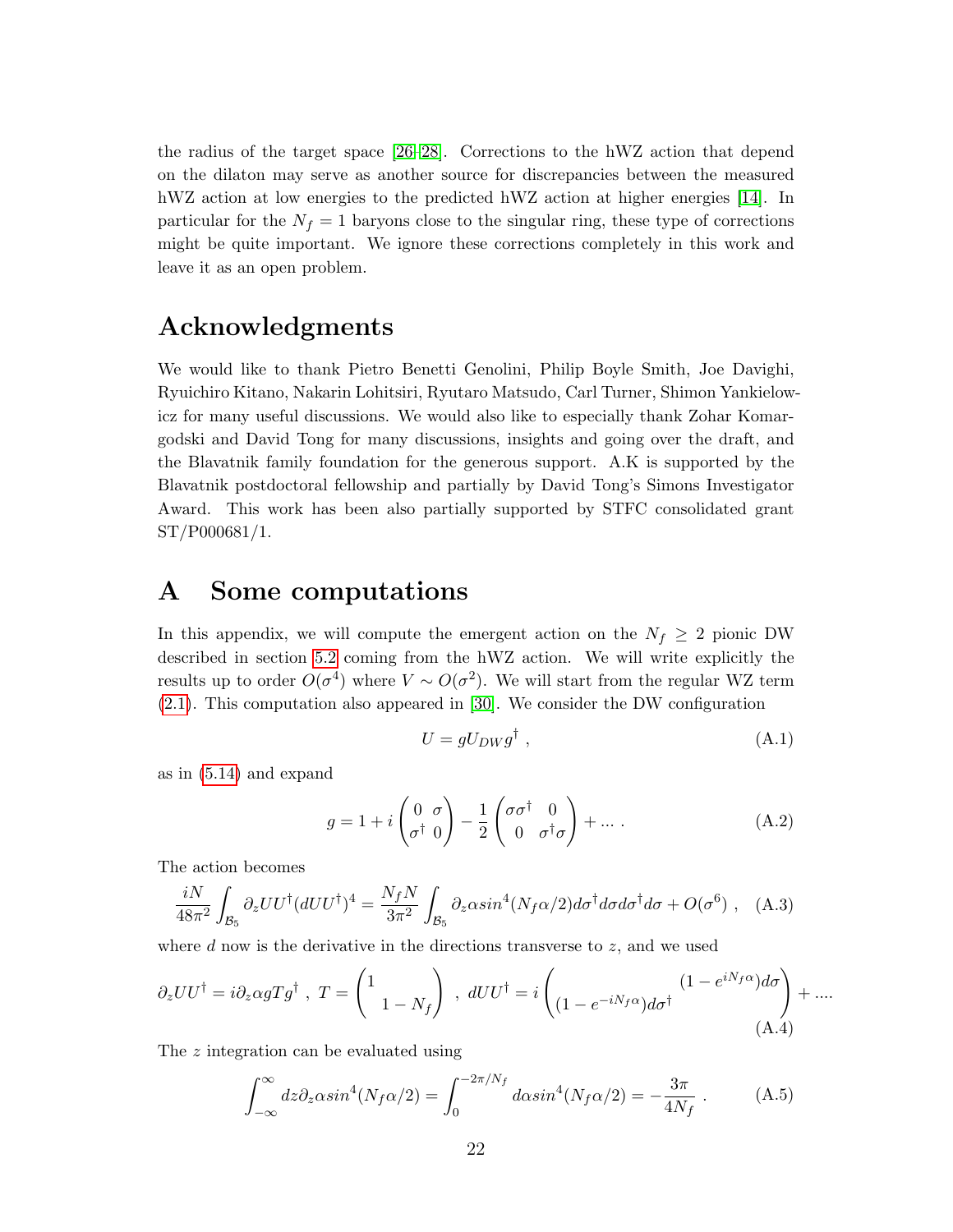The emergent 3d term is then

$$
-\frac{N}{4\pi}\sigma^{\dagger}d\sigma d\sigma^{\dagger}d\sigma + O(\sigma^6) , \qquad (A.6)
$$

which is indeed a level N WZ term. Now we will perform the computation for the hWZ action [\(2.11\)](#page-6-0).  $V_z$  appears explicitly in (2.11) and we need find its value on the DW. The bulk kinetic term in the z direction is proportional to (at leading order)

$$
tr(R_z + L_z - 2iV_z)^2 = tr\left(-iN_f\partial_z\alpha\sin(N_f\alpha/2)\begin{pmatrix} \sigma \\ \sigma^\dagger \end{pmatrix} - 2iV_z\right)^2.
$$
 (A.7)

 $V_z$  is a scalar on the DW and for simplicity we can plug in

$$
V_z = -\frac{N_f}{2} \partial_z \alpha \sin(N_f \alpha/2) \begin{pmatrix} \sigma \\ \sigma^\dagger \end{pmatrix} , \qquad (A.8)
$$

which is correct at low energies. Using the expansions of  $R, L, V$  on the DW as written in section [5.2,](#page-13-0) we can write at leading order

$$
R_D = I_0 + I_1 \ , \ L_D = -I_0 + I_1 \ , \tag{A.9}
$$

with

$$
I_{0,z} = \frac{i}{2} \partial_z \alpha T \ , \ I_{1,z} = 0 \ , \ I_{0,\perp} = \sin(N_f \alpha/2) \begin{pmatrix} d\sigma \\ -d\sigma^{\dagger} \end{pmatrix} \ ,
$$
  
\n
$$
I_{1,\perp} = \sin^2(N_f \alpha/2) \begin{pmatrix} d\sigma \sigma^{\dagger} - i v \\ -\sigma^{\dagger} d\sigma + i t r(v) \end{pmatrix} \ .
$$
 (A.10)

It is straight forward to check that  $I_0^4 = 0$ ,  $I_1 I_0^3 \sim (\sigma^4)$  and all the other combinations are of higher order. Therefore, it is enough to keep the  $I_1 I_0^3$  terms from  $\mathcal{L}_{1,2}$ , which are

$$
\frac{Nc_1}{16\pi^2} \mathcal{L}_1 = \frac{iNc_1}{4\pi^2} I_1 I_0^3 + O(\sigma^6) , \quad \frac{Nc_2}{16\pi^2} \mathcal{L}_2 = -\frac{iNc_2}{4\pi^2} I_1 I_0^3 + O(\sigma^6) .
$$
 (A.11)

After performing the integration over  $z$  as in  $(A.5)$ , we get on the DW,

$$
\frac{3N(c_1-c_2)}{32\pi N_f} [3N_f \sigma^{\dagger} d\sigma d\sigma^{\dagger} d\sigma + (1-2N_f) i d\sigma^{\dagger} d\sigma tr(v) - i(1+N_f) d\sigma^{\dagger} v d\sigma]. \quad (A.12)
$$

Finally,

$$
\mathcal{L}_3 = F(I_0I_1 - I_1I_0) = -d_\perp V_z(I_{0,\perp}I_{1,\perp} - I_{1,\perp}I_{0,\perp}) + d_\perp V_\perp(I_{0,z}I_{1,\perp} + I_{1,\perp}I_{0,z}) + \dots,
$$
\n(A.13)

where we neglected the  $V^2(I_0I_1 - I_1I_0), \partial_z V_{\perp}(I_{0,\perp}I_{1,\perp} - I_{1,\perp}I_{0,\perp})$  terms which are subleading in  $\sigma$  and used  $I_{1,z} = 0$  as before. Explicit computation gives on the DW

$$
-\frac{3Nc_3}{64\pi N_f}[itr(v)d\sigma^{\dagger}d\sigma + i(N_f - 1)d\sigma^{\dagger}v d\sigma - 2N_f\sigma^{\dagger}d\sigma d\sigma^{\dagger}d\sigma + tr(vdv) + (1 - N_f)tr(v)tr(dv)] + O(\sigma^6) .
$$
\n(A.14)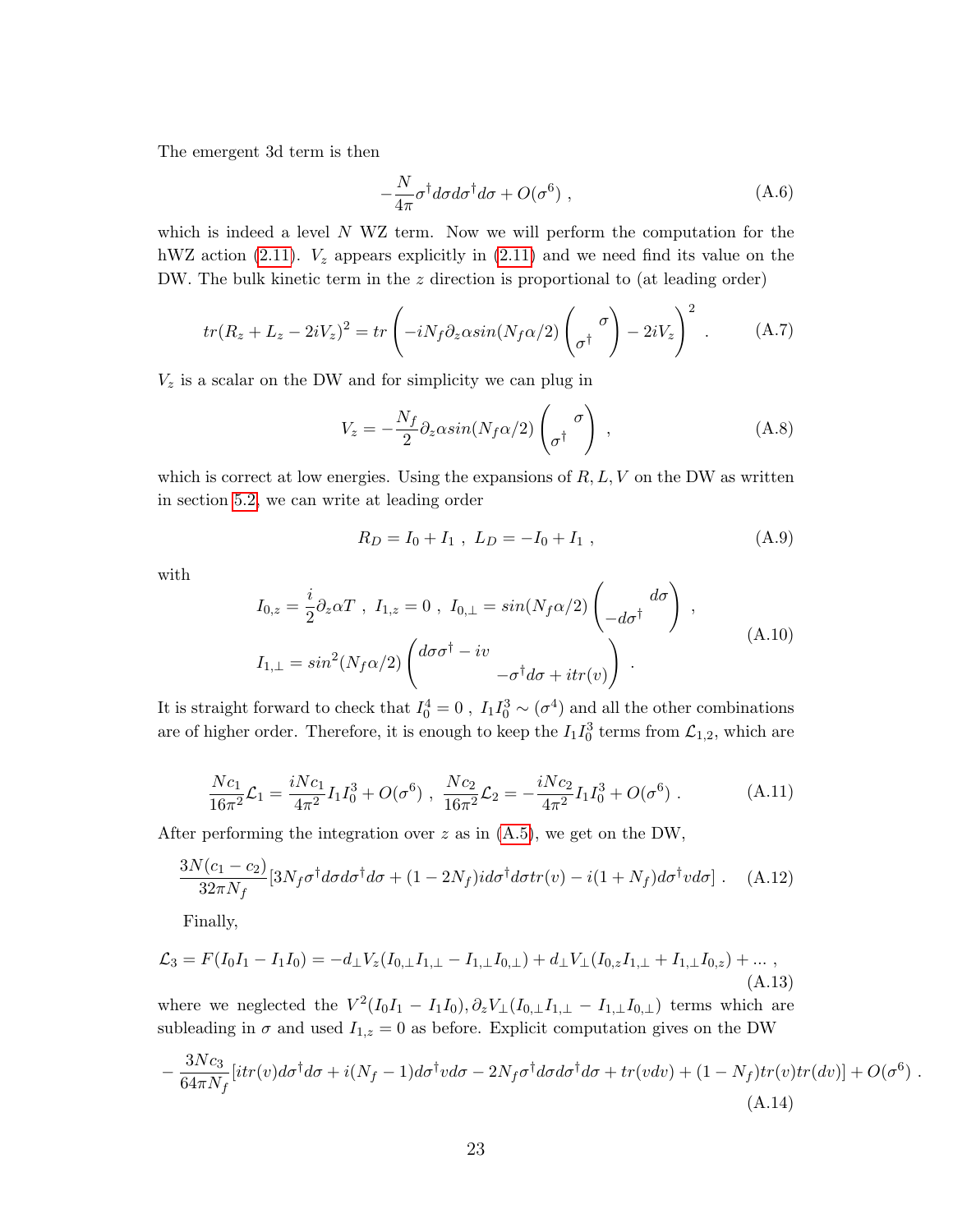A consistency check is that the entire contribution from the hWZ action vanishes when taking  $v = -id\sigma\sigma^{\dagger}$ . All together we get

$$
\frac{9N(c_1-c_2)+3Nc_3-8N}{32\pi}\sigma^{\dagger}d\sigma d\sigma^{\dagger}d\sigma + \frac{3iN[2(1-2N_f)(c_1-c_2)-c_3]}{64\pi N_f}d\sigma^{\dagger}d\sigma tr(v)
$$

$$
-\frac{3iN[2(1+N_f)(c_1-c_2)+(N_f-1)c_3]}{64\pi N_f}d\sigma^{\dagger}vd\sigma - \frac{3Nc_3}{64\pi N_f}[tr(vdv)+(1-N_f)tr(v)tr(dv)].
$$
(A.15)

For the specific choice of  $c_1 - c_2 = c_3 = 1$  we get

$$
\frac{N}{8\pi}\sigma^{\dagger}d\sigma d\sigma^{\dagger}d\sigma + \frac{3iN(1-4N_f)}{64\pi N_f}d\sigma^{\dagger}d\sigma tr(v) - \frac{3iN(1+3N_f)}{64\pi N_f}d\sigma^{\dagger}vd\sigma
$$
\n
$$
-\frac{3N}{64\pi N_f}[tr(vdv) + (1-N_f)tr(v)tr(dv)].
$$
\n(A.16)

Notice that at least at leading order, the theory on the DW depends only on the combination  $c_1 - c_2$  and not on each one of them separately. This means that the result is not affected by relaxing the demand  $c_1 = \frac{2}{3}$  $\frac{2}{3}$ ,  $c_2 = -\frac{1}{3}$  $\frac{1}{3}$ .

## <span id="page-23-0"></span>B Comparison with "vector mesons on the wall"

In this appendix we comment about the proposal made in [\[29\]](#page-26-0) and the apparent dis-agreement with our paper. The authors of [\[29\]](#page-26-0) describe the  $N_f = 1$  baryon as a finite  $\eta = \pi$  pancake with a  $U(1)_N$  CS theory living on it. The charge of the baryon is given by the winding of the CS vector field along the boundary of the pancake. This construction is very similar to the construction of [\[10,](#page-24-9) [11\]](#page-24-10) and to the one described in this work. The main difference is that we identified this CS field with the  $\omega$  vector meson, while in [\[29\]](#page-26-0), the CS field was an emergent  $U(1)_N$  vector field bounded to the  $\eta' = \pi$  DW. This field is denoted by c. However, we want to argue that even though the two proposals sound very different, there is no clear contradiction between the two. For this, we want to make the following observations. The baryon current in our setup was derived ex-plicitly from the Lagrangian (see section [4\)](#page-8-0). The result  $B^{(N_f=1)} = -\frac{1}{4\pi^2} d\omega d\eta'$  supports the identification of  $\omega$  with the vector field whose winding measures the baryon charge of the pancake. In addition, we show that the hWZ action gives rise to a  $U(1)_N$  CS term on the pancake with  $\omega$  as the CS field. These two results rely on a certain value of the hWZ action parameters. In [\[29\]](#page-26-0), the hWZ action is written with exactly the same parameters. See equations (90-91) of [\[29\]](#page-26-0). This automatically implies that they get from the hWZ action the same baryon current and the same CS term for  $\omega$  on the DW. However, it is claimed in [\[29\]](#page-26-0) that an extra contribution for the baryon current comes the pancake itself which cancels the contribution from the hWZ action. See equation (81). Instead, the baryon charge is measured by the winding of the emergent CS field c. However, the proposed effective theory on the pancake is written in equation (76) (or equation (88) for  $N_f = 1$ ). It contains CS terms both for c and  $\omega$ , and a boundary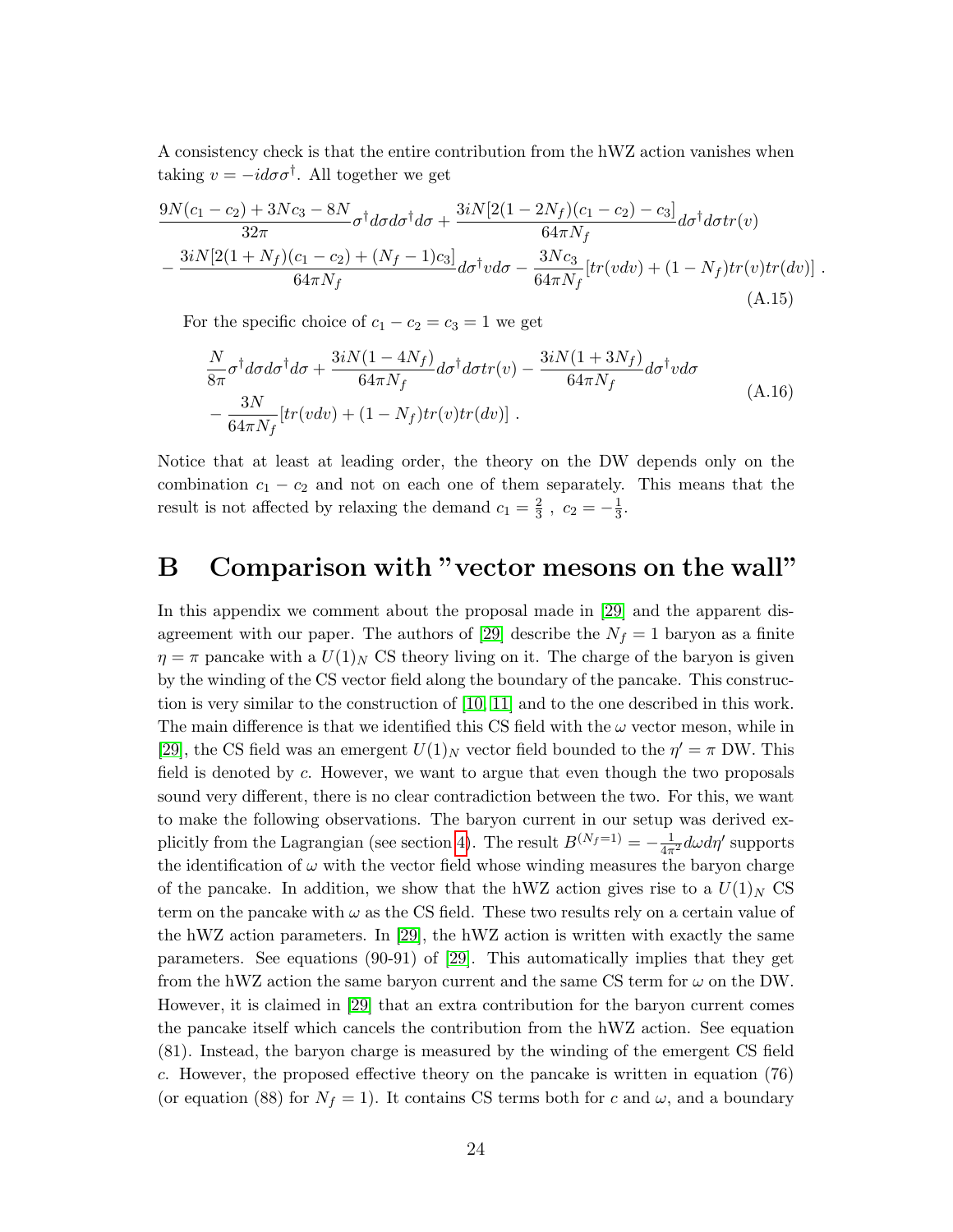term. The boundary conditions implied by this action fix  $c + \omega = 0$  on the boundary. This means that (up to a sign), the winding of c equals the winding of  $\omega$ . Therefore, any configuration that carries some baryon charge when computed using the current of [\[29\]](#page-26-0), will carry the same baryon charge when computed using the current proposed here. To summarize, we conclude that actually there is no clear physical disagreement between the two papers.

## References

- <span id="page-24-0"></span>[1] J. Wess and B. Zumino, "Consequences of anomalous Ward identities," [Phys.](http://dx.doi.org/10.1016/0370-2693(71)90582-X) *Lett. B* **37** [\(1971\) 95–97.](http://dx.doi.org/10.1016/0370-2693(71)90582-X)
- <span id="page-24-1"></span>[2] E. Witten, "Global Aspects of Current Algebra," [Nucl. Phys.](http://dx.doi.org/10.1016/0550-3213(83)90063-9) B223 (1983) [422–432.](http://dx.doi.org/10.1016/0550-3213(83)90063-9)
- <span id="page-24-2"></span>[3] E. Witten, "Current Algebra Theorems for the U(1) Goldstone Boson," [Nucl.](http://dx.doi.org/10.1016/0550-3213(79)90031-2) Phys. B156 [\(1979\) 269–283.](http://dx.doi.org/10.1016/0550-3213(79)90031-2)
- <span id="page-24-3"></span>[4] G. Veneziano, "U(1) Without Instantons," Nucl. Phys. B159 [\(1979\) 213–224.](http://dx.doi.org/10.1016/0550-3213(79)90332-8)
- <span id="page-24-4"></span>[5] M. Bando, T. Kugo, S. Uehara, K. Yamawaki, and T. Yanagida, "Is rho Meson a Dynamical Gauge Boson of Hidden Local Symmetry?," [Phys. Rev. Lett.](http://dx.doi.org/10.1103/PhysRevLett.54.1215) 54 [\(1985\) 1215.](http://dx.doi.org/10.1103/PhysRevLett.54.1215)
- <span id="page-24-5"></span>[6] M. Bando, T. Kugo, and K. Yamawaki, "Nonlinear Realization and Hidden Local Symmetries," Phys. Rept. 164 [\(1988\) 217–314.](http://dx.doi.org/10.1016/0370-1573(88)90019-1)
- <span id="page-24-6"></span>[7] J. J. Sakurai, "Vector mesons 1960-1968," Lect. Theor. Phys. A 11 (1969) 1–22.
- <span id="page-24-7"></span>[8] T. Fujiwara, T. Kugo, H. Terao, S. Uehara, and K. Yamawaki, "Nonabelian Anomaly and Vector Mesons as Dynamical Gauge Bosons of Hidden Local Symmetries," [Prog. Theor. Phys.](http://dx.doi.org/10.1143/PTP.73.926) 73 (1985) 926.
- <span id="page-24-8"></span>[9] N. Kan, R. Kitano, S. Yankielowicz, and R. Yokokura, "From 3d dualities to hadron physics," [arXiv:1909.04082 \[hep-th\]](http://arxiv.org/abs/1909.04082).
- <span id="page-24-9"></span>[10] A. Karasik, "Skyrmions, Quantum Hall Droplets, and one current to rule them all," [arXiv:2003.07893 \[hep-th\]](http://arxiv.org/abs/2003.07893).
- <span id="page-24-10"></span>[11] Z. Komargodski, "Baryons as Quantum Hall Droplets," [arXiv:1812.09253](http://arxiv.org/abs/1812.09253) [\[hep-th\]](http://arxiv.org/abs/1812.09253).
- <span id="page-24-11"></span>[12] M. Harada and K. Yamawaki, "Hidden local symmetry at loop: A New perspective of composite gauge boson and chiral phase transition," [Phys. Rept.](http://dx.doi.org/10.1016/S0370-1573(03)00139-X) 381  $(2003)$  1-233, [arXiv:hep-ph/0302103](http://arxiv.org/abs/hep-ph/0302103).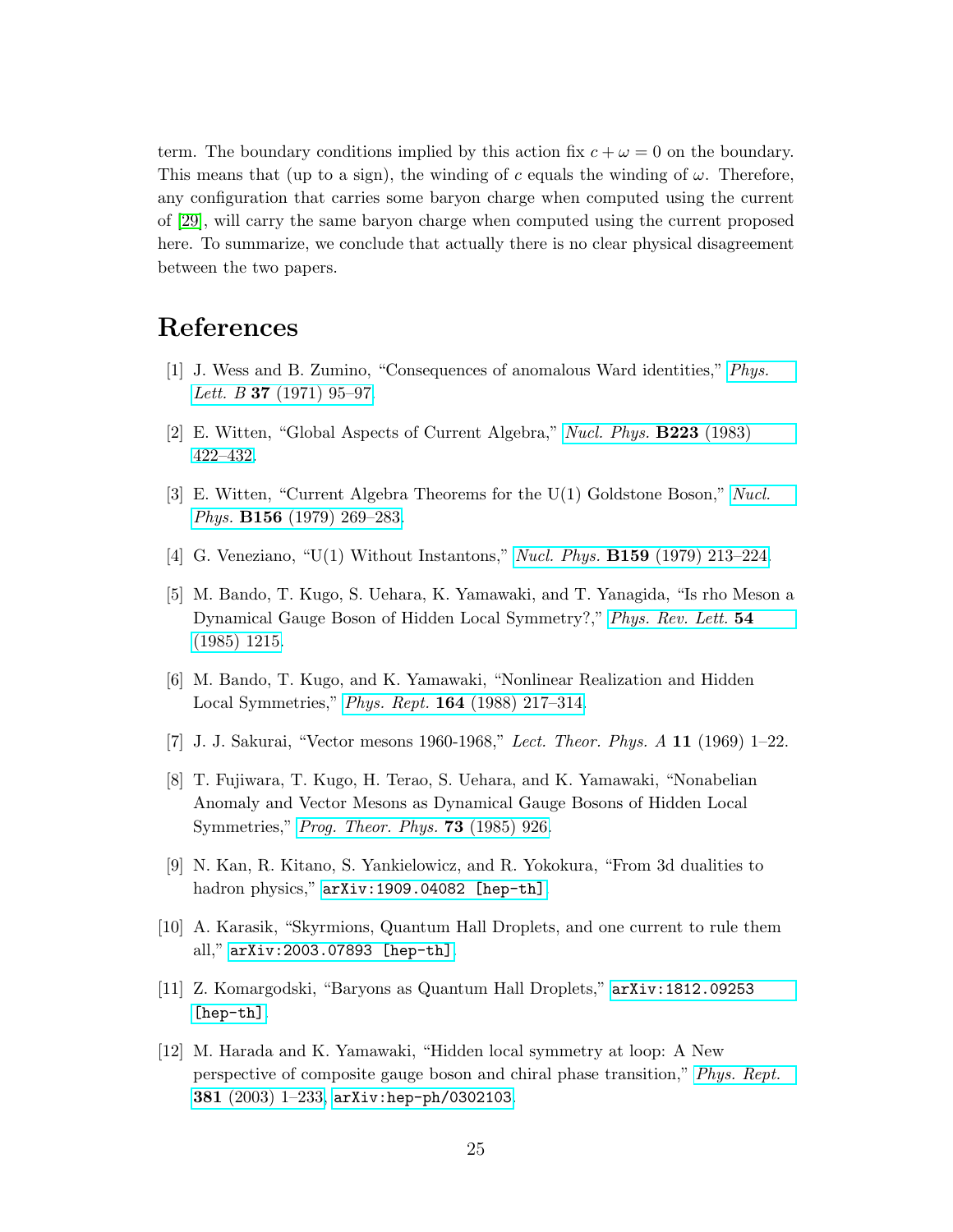- <span id="page-25-0"></span>[13] M. Rho, "Fractionalized Quasiparticles and Hadron-Quark Duality in Dense Baryonic Matter," [arXiv:2004.09082 \[nucl-th\]](http://arxiv.org/abs/2004.09082).
- <span id="page-25-1"></span>[14] Y.-L. Ma and M. Rho, "Dichotomy of Baryons as Quantum Hall Droplets and Skyrmions In Compact-Star Matter," [arXiv:2009.09219 \[nucl-th\]](http://arxiv.org/abs/2009.09219).
- <span id="page-25-2"></span>[15] D. Gaiotto, Z. Komargodski, and N. Seiberg, "Time-reversal breaking in QCD4, walls, and dualities in  $2 + 1$  dimensions," JHEP 01 [\(2018\) 110,](http://dx.doi.org/10.1007/JHEP01(2018)110) [arXiv:1708.06806 \[hep-th\]](http://arxiv.org/abs/1708.06806).
- <span id="page-25-6"></span>[16] E. Gerchkovitz and A. Karasik, "Vortex-strings in  $\mathcal{N}=2$  SQCD and bulk-string decoupling," JHEP 02 [\(2018\) 091,](http://dx.doi.org/10.1007/JHEP02(2018)091) [arXiv:1710.02203 \[hep-th\]](http://arxiv.org/abs/1710.02203).
- <span id="page-25-3"></span>[17] N. Seiberg, "Electric - magnetic duality in supersymmetric nonAbelian gauge theories," Nucl. Phys.  $B435$  (1995) 129-146, [arXiv:hep-th/9411149 \[hep-th\]](http://arxiv.org/abs/hep-th/9411149).
- [18] S. Abel and J. Barnard, "Seiberg duality versus hidden local symmetry," [JHEP](http://dx.doi.org/10.1007/JHEP05(2012)044) 05 [\(2012\) 044,](http://dx.doi.org/10.1007/JHEP05(2012)044) [arXiv:1202.2863 \[hep-th\]](http://arxiv.org/abs/1202.2863).
- <span id="page-25-4"></span>[19] Z. Komargodski, "Vector Mesons and an Interpretation of Seiberg Duality," JHEP 02 [\(2011\) 019,](http://dx.doi.org/10.1007/JHEP02(2011)019) [arXiv:1010.4105 \[hep-th\]](http://arxiv.org/abs/1010.4105).
- <span id="page-25-5"></span>[20] P. Di Vecchia and G. Veneziano, "Chiral Dynamics in the Large n Limit," [Nucl.](http://dx.doi.org/10.1016/0550-3213(80)90370-3) Phys. B171 [\(1980\) 253–272.](http://dx.doi.org/10.1016/0550-3213(80)90370-3)
- <span id="page-25-7"></span>[21] E. Witten, "Large N Chiral Dynamics," [Annals Phys.](http://dx.doi.org/10.1016/0003-4916(80)90325-5) 128 (1980) 363.
- <span id="page-25-8"></span>[22] D. Gaiotto, A. Kapustin, Z. Komargodski, and N. Seiberg, "Theta, Time Reversal, and Temperature," JHEP 05 [\(2017\) 091,](http://dx.doi.org/10.1007/JHEP05(2017)091) [arXiv:1703.00501](http://arxiv.org/abs/1703.00501) [\[hep-th\]](http://arxiv.org/abs/1703.00501).
- <span id="page-25-9"></span>[23] Z. Komargodski and N. Seiberg, "A symmetry breaking scenario for QCD3,"  $JHEP$  01 [\(2018\) 109,](http://dx.doi.org/10.1007/JHEP01(2018)109) [arXiv:1706.08755 \[hep-th\]](http://arxiv.org/abs/1706.08755).
- <span id="page-25-10"></span>[24] A. Armoni, T. T. Dumitrescu, G. Festuccia, and Z. Komargodski, "Metastable vacua in large-N  $\text{QCD}_3$ ," *JHEP* **01** [\(2020\) 004,](http://dx.doi.org/10.1007/JHEP01(2020)004)  $\text{arXiv:1905.01797}$  [hep-th].
- <span id="page-25-11"></span>[25] P. Di Vecchia, G. Rossi, G. Veneziano, and S. Yankielowicz, "Spontaneous CP breaking in QCD and the axion potential: an effective Lagrangian approach," JHEP 12 [\(2017\) 104,](http://dx.doi.org/10.1007/JHEP12(2017)104) arXiv: 1709.00731 [hep-th].
- <span id="page-25-12"></span>[26] G. E. Brown and M. Rho, "Scaling effective Lagrangians in a dense medium," Phys. Rev. Lett. 66 [\(1991\) 2720–2723.](http://dx.doi.org/10.1103/PhysRevLett.66.2720)
- [27] B.-Y. Park, M. Rho, and V. Vento, "Vector mesons and dense Skyrmion matter," Nucl. Phys.  $A736$  (2004) 129-145, [arXiv:hep-ph/0310087 \[hep-ph\]](http://arxiv.org/abs/hep-ph/0310087).